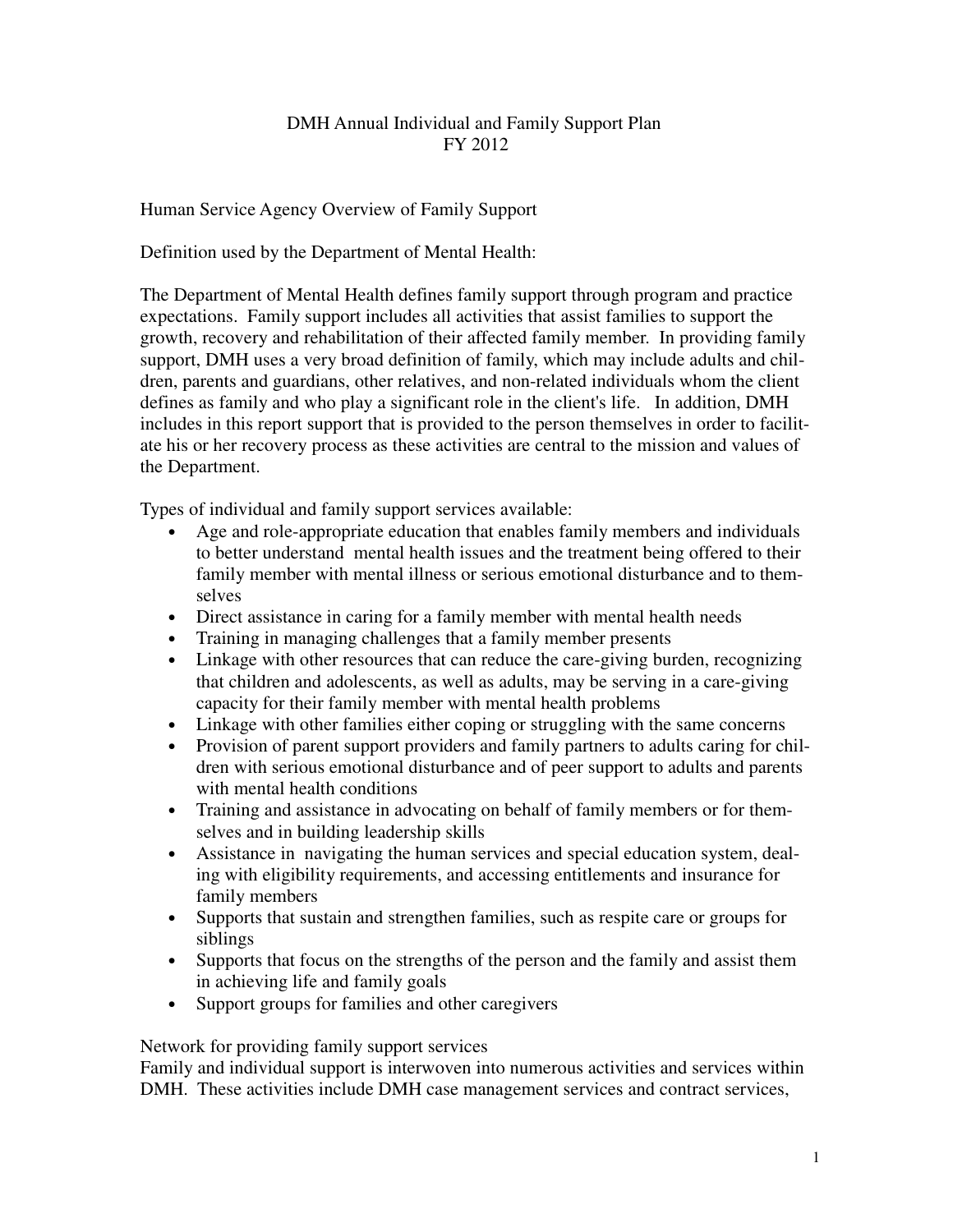such as Individual and Family Flexible Support Services, Area-based family support specialists, Recovery Learning Communities, Program for Assertive Community Treatment (PACT), Clubhouses, and Community Based Flexible Supports (CBFS). Opportunities for family and consumer input are extensive and routinely available.

Processes used to get input for the Family Support Plan from families of individuals who receive DMH- funded services

- DMH Area and Site boards regularly participate in needs assessments and program planning. (Ongoing)
- The Mental Health Planning Council, a federally mandated body including consumers and family members of adults, adolescents and children, meets throughout the year. There are several subcommittees of the Planning Council with significant family member and consumer involvement. These include the Professional Advisory Committee on Children's Mental Health, Youth Development Committee, Multicultural Advisory Committee, TransCom (The Transformation Committee), Restraint/Seclusion Elimination Committee, and the Parent Support Committee. (Ongoing)
- PPAL, the Parent Professional Advocacy League, conducts monthly training and information sessions with DMH Family Support Specialists and Mass Health funded Family Partners. A senior DMH staff person attends these meetings and uses them to keep up with issues, problems, and accomplishments as well as to present information to the group for feedback.
- The Massachusetts Chapter of the National Alliance for the Mentally Ill (NAMI-Mass) and the Parent Professional Advocacy League (PAL) are in frequent communication with the Department regarding issues of concerns to family members. (Ongoing)
- Meetings have been held across the state with parents of children with serious emotional disturbance (SED) as part of the planning process for implementation of the Children's Behavioral Health Initiative (CBHI) of which the Rosie D remedy is the first phase.<sup>1</sup> The purpose of these meetings is to gain better understanding of the services families are seeking and how they might best be delivered.
- In FY11, DMH established the CORE (Council on Recovery and Education), a consumer council to: provide the consumer perspective on emerging and ongoing DMH policy and programming initiatives; enable DMH senior and other staff to have access to consumer thinking on a range of issues facing the Department; and disseminate key information from DMH statewide, regionally and locally.

<sup>1</sup> The CBHI reflects the commitment of the Executive Office of Health and Human Services to creating a children's behavioral health system that is integrated across agencies that will enhance service provision while increasing efficiency and reducing duplication of services and costs.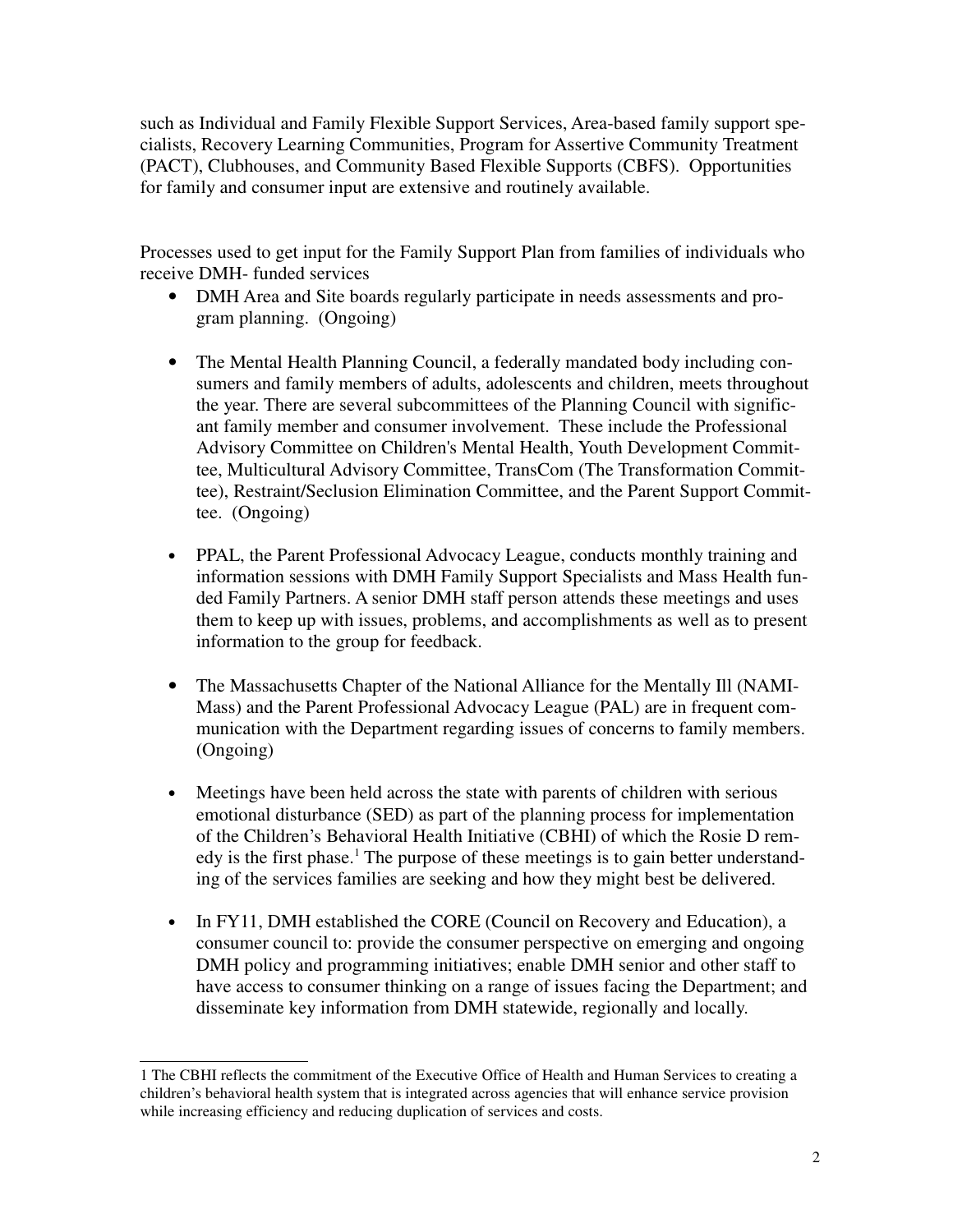- For children and adolescents, DMH service system planning is intertwined with planning and implementation of CBHI, the first phase of which is the remedy for the Rosie D lawsuit. The population directly affected by the remedy (MassHealth members from birth to 21 with SED) includes many families who are now part of the DMH service population. Therefore, as the CBHI implementation progresses, DMH continues to assess how it purchases and delivers services so that its services align with the Commonwealth's overarching goal of a service system for families of children with serious emotional disturbance that addresses child and family needs regardless of the family's insurance status or particular agency involvement. The input from families of youth up to age 21 and from young adults is critical in guiding thinking about the DMH child-adolescent system and is solicited through targeted meetings of parents and young adults, as well as the active participation and engagement of parents who sit as members of CBHI executive and advisory committees and other DMH policy committees. More specific input is also solicited from families and young adults as part of each DMH procurement of child-adolescent services. Family members serve on design teams and copresent with state agency staff at provider forums and meetings with state agency staff as an orientation to new service models being procured.
- DMH has enhanced its websites and public information materials to make information about DMH services more available. Nearly one-fourth of all calls fielded by the office come from family members of consumers.
- Through administrative processes, staff assignment, and procurement, DMH will continue to address key concerns raised to date by families, to the extent that resources allow. Specific recommendations to enhance family and individual support include:
	- o Make information about DMH and its services easier for families and consumers to obtain
	- $\circ$  Improve access to services that enable a child to receive appropriate services in a timely manner, thereby significantly decreasing the burden on families
	- o Continue to focus assessment and services on a strengths-based, child and family centered approach
	- o Redesign services to strengthen consumer and family voice and choice and increase flexibility of service system to meet the individual and changing needs of the person and their family
	- o Work with providers so that they can do a better job informing families about their family member's diagnosis
	- o Provide peer support for consumers and their family members and build it in at various levels of the service delivery system
	- o Increase availability of respite care, including mobile respite and pee-run respite
	- o Invite families to serve on human rights committees
	- o When informally or formally requesting input from families about their experiences with DMH, clearly state to families that we are soliciting their input to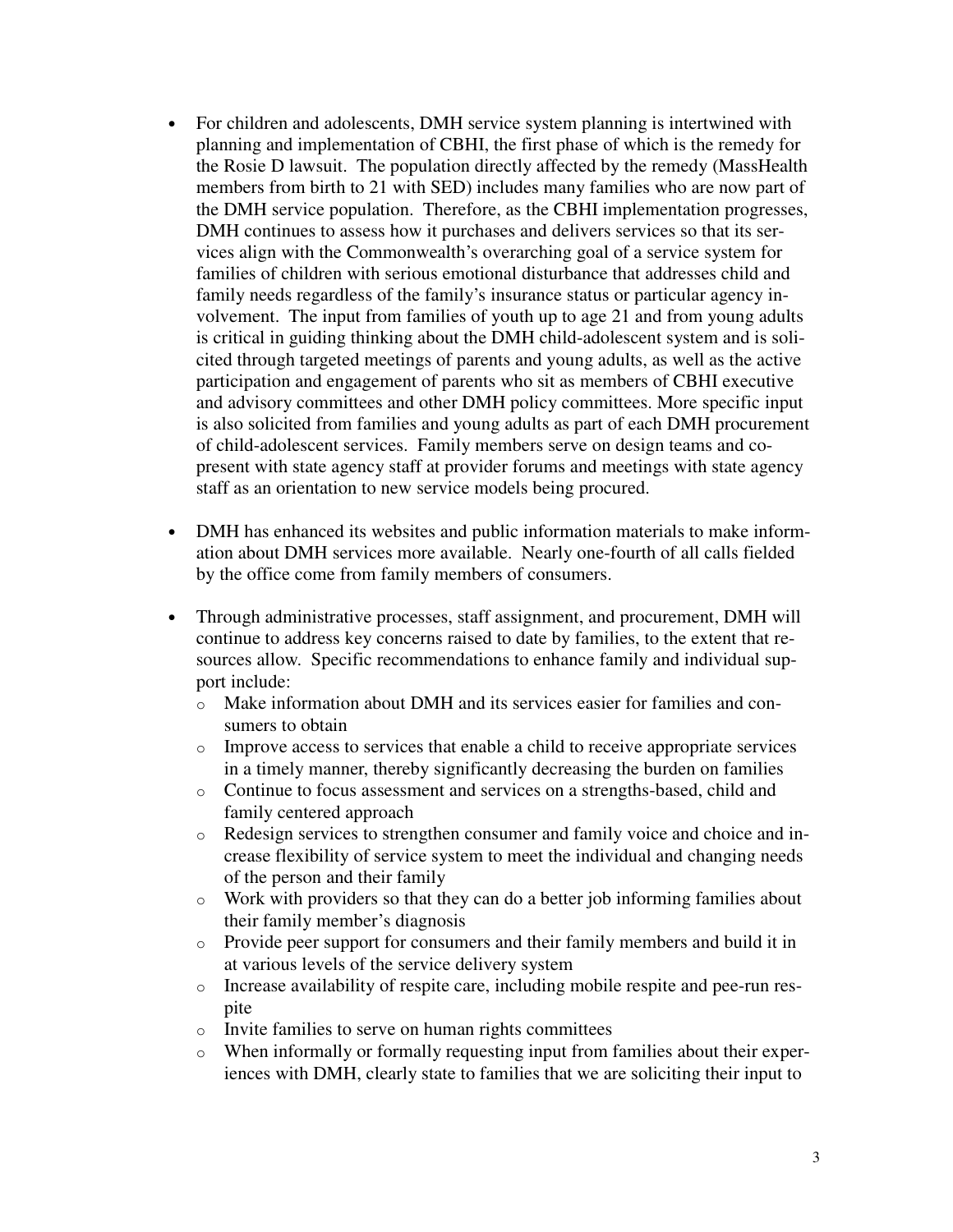improve the system and assure that families understand their responses are included in Chapter 171 planning

- o Recognize that adults who are parenting while trying to cope with their own mental illness need specialized services and supports, for themselves and for their children
- o Make sure that "crisis plans" for adults who are parents address what will happen to their children
- o Keep the focus on "recovery" for adults provide them with the opportunity to become effective, capable independent adults (and parents)

## The Plan

The DMH family and individual support initiatives discussed below represent DMH's response to date to the input given by families and consumers through the ongoing DMH processes of constituent involvement in program development. Parents, family members, and consumers have been involved in both the design and implementation phase of these initiatives. Specific levels of involvement are identified with each initiative.

## I. Family Empowerment

## Current Initiatives

Family members and consumers are represented on the Commissioner's Statewide Advisory Council. Consumers and parents of both adult and child mental health consumers are also key members of the State Mental Health Planning Council. The Council must review and approve the annual State Mental Health Plan and the Implementation Report that Massachusetts submits in order to receive federal funds through the community mental health services block grant. In 2009, the Planning Council voted to create a subcommittee on Parents and Families to focus on the needs and issues surrounding people with mental illnesses who are parents. Two parent representatives are members of the CBH Executive Team, chaired by the Commissioner of Mental Health and attended by senior leadership of the other child serving agencies and of EOHHS. Parents are also represented on the statewide Professional Advisory Committee on Children's Mental Health, an independent group that has been in existence for 28 years which advocates at the state level on issues related to the mental health of children and adolescents. Parents and consumers are also active participants and assume leadership roles on the Youth Development Committee, TransCom, Restraint/Seclusion Elimination Committee and the Multicultural Advisory Committee.

The Children's Behavioral Health Advisory Council, established in 2009 in response to chapter 321, the Children's Mental Health Law, has parent representation as Council members and on its six sub-committees.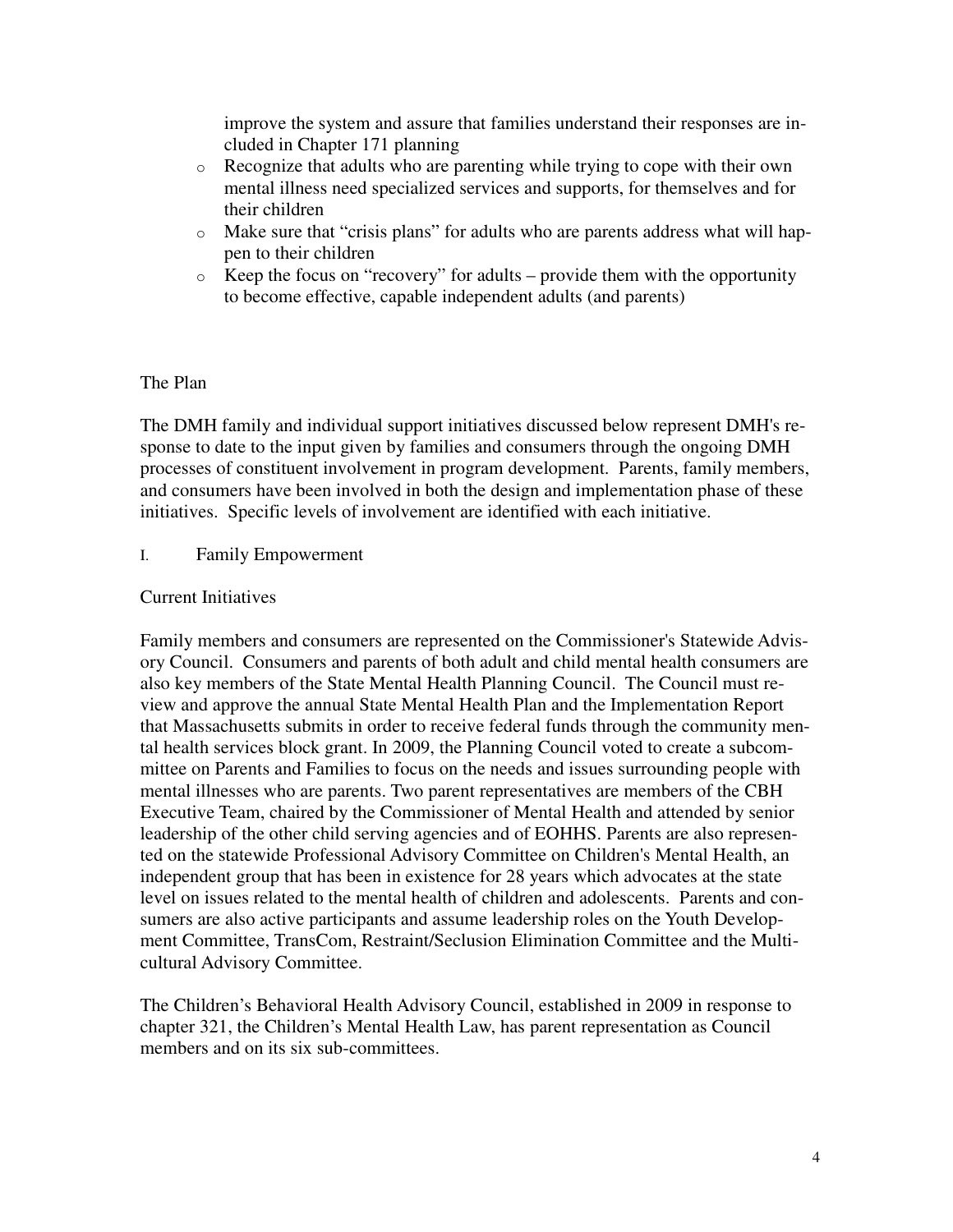The Area and Site-based structure of DMH also promotes family and consumer empowerment. Family members and consumers are represented on Site and Area Boards that advise on local program development, regulations, statutes and policies. Family members and consumers participate in the service procurement process through membership on proposal review committees that make recommendations to the Department about contract awards and they also participate in local committees that work on the details of refining and improving the quality of services.

DMH also contracts with the Parent/Professional Advocacy League (PAL), the state chapter of the National Federation of Families for Children's Mental Health and statewide organization responsible for making sure that the voices of parents and family members of children with mental health needs are represented in all policy and program development forums both within DMH and in other state agency and interagency forums. PAL provides training to a network of forty-three family support specialists to enhance their advocacy skills. PAL maintains regular communication with the local support groups facilitated by family support specialists, and, through them, solicits input on proposed changes to state and federal laws, regulations, and program designs that affect children with mental health challenges. PAL provides feedback to DMH staff about problems that parents are experiencing in regard to service access and quality based on information from support groups, surveys that it conducts, and calls to the office. PAL members have also been frank about the fact that, beyond the child identified as the client, family members often have their own needs, and PAL has advocated for service provision that is built on an understanding of the needs and strengths of both the child and the family. In FY08, the Massachusetts Behavioral Health Partnership funded PAL to provide training on parent empowerment, advocacy, and knowledge for parents with MassHealth coverage, and for individuals who were parent support workers. DMH staff maintains regular communication with PAL and with representatives of other parent organizations serving families whose children have mental health needs. DMH also maintains close ties with Adoptive Families Together (AFT), an organization of adoptive families that now operates as a program of the Massachusetts Society for the Prevention of Cruelty to Children. AFT provides support groups across the state and develops written material to help educate and assist parents in advocating for the best services for their children. DMH makes AFT materials available through the DMH-funded family support specialists.

DMH convened a group of state agencies and PAL to develop an approach to the training and certification of family specialists who work in state funded activities. This includes the Family Partners working in the CBHI Community Service Agencies (CSA) and the DMH Family Support and Systems Specialists working in the community and as part of the Mobile Crisis Teams. To ground the group's work in best practices and current thinking in this area, in FY10 PAL conducted a review of approaches used by other states and the National Federation of Families for Children's Mental Health, and has worked with a national consultant on the training curriculum.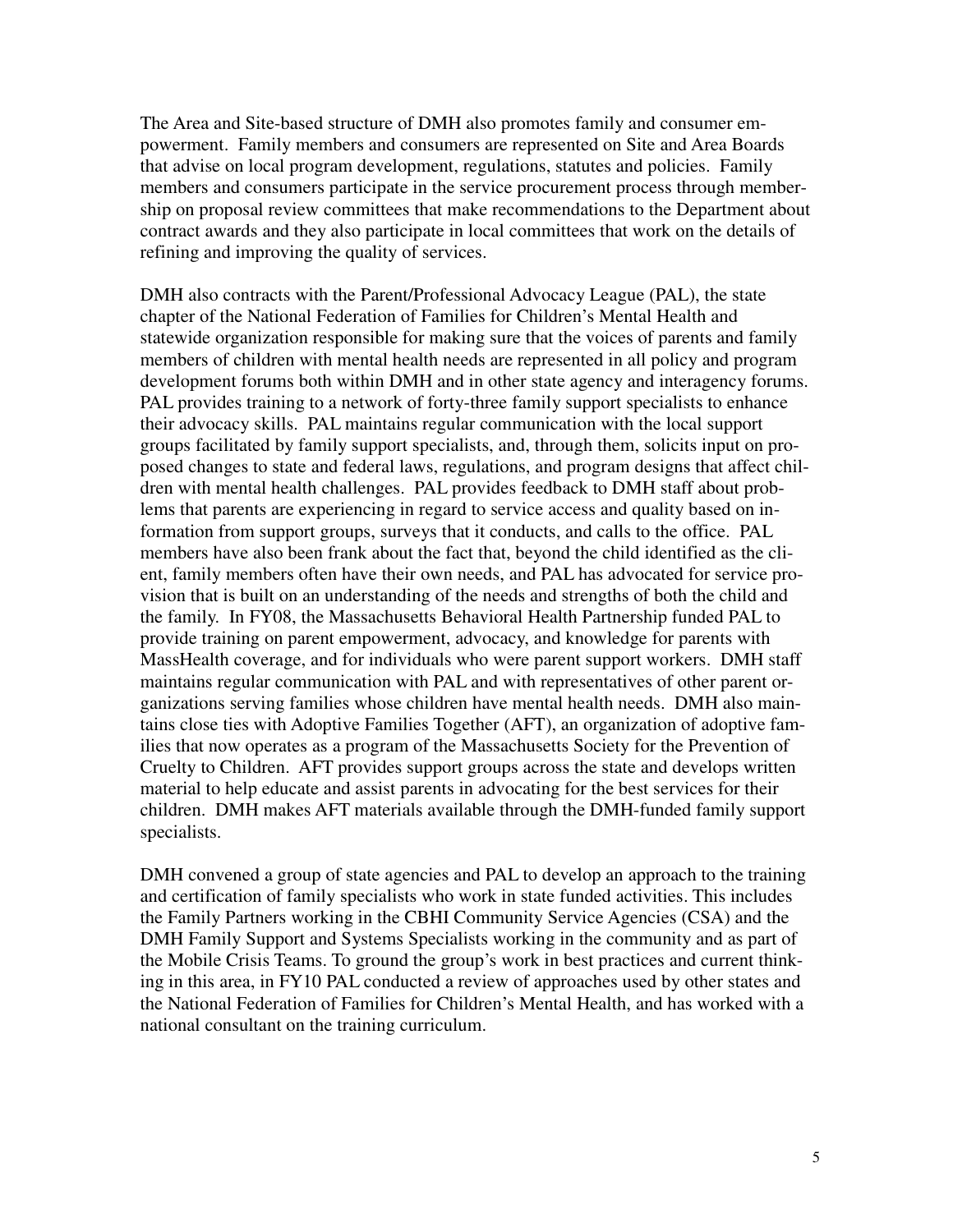#### New Initiatives

DMH, through the Office of Quality Management and Policy, is implementing a process to track consumer, youth and family involvement in policy and program development with the goal that all policy and program development is guided by consumer and family voice. To support this goal, the DMH Commissioner issued a Directive in SFY11 that set forth a procedure to provide consumers and family members with stipends and travel reimbursement for participation in policy development and planning activities.

The DMH procurement planning process has offered structured opportunities for input from families of both child and adult clients. In 2009, DMH began the first phase in the redesign of its adult community based services with the procurement of Community Based Flexible Supports (CBFS). In 2010, DMH sought feedback from its stakeholder community, including family members and consumers, with the issuance of two Requests for Information (RFI). The first RFI, issued in March 2010, solicited feedback on the proper positioning of Clubhouses in DMH's redesigned continuum of community services. Three community forums were also held across the state with significant participation by consumers of Clubhouse services and their family members. A second series of forums were held in November and December 2010 to discuss the DMH budget and solicit input from the public, including families and consumers. The second RFI, issued in May 2010, sought information to assist DMH in the development of peer-run adult respite services. This new service will be designed to provide individuals in crisis with a safe, supportive environment as they participate in peer support activities which are consistent with the principles of recovery and resilience. DMH plans to issue Requests for Response (RFR) for Clubhouse and peer-run adult respite services in SFY12.

For adults, these service systems will promote independence while at the same time be supportive of families of adult clients, many of whom continue to be key resources for their adult children, even when those children live out of the home. DMH will continue to work on the question of how to support family members of clients who are their own guardians who choose not to involve their families in their treatment, as those family members often feel distraught and frustrated by being cut out of the process of helping a loved one.

In the child and adolescent system, DMH and DCF are jointly reprocuring their residential services system with an expected January 2012 RFR issuance for implementation on July 1, 2012. Family Partners have been built into the design, this primarily the result of family feedback at dozens of Family Forums across the Commonwealth convened by DMH and DCF. With initial DMH funding, PAL began work on a training and certification process for parent support providers and will continue this work in coordination with the joint procurement planning team and CBHI during FY11.

The State Mental Health Planning Council subcommittees remained active this year and provided significant input into policy and program development. Examples of subcommittee activities that included substantial family member and consumer involvement are described below: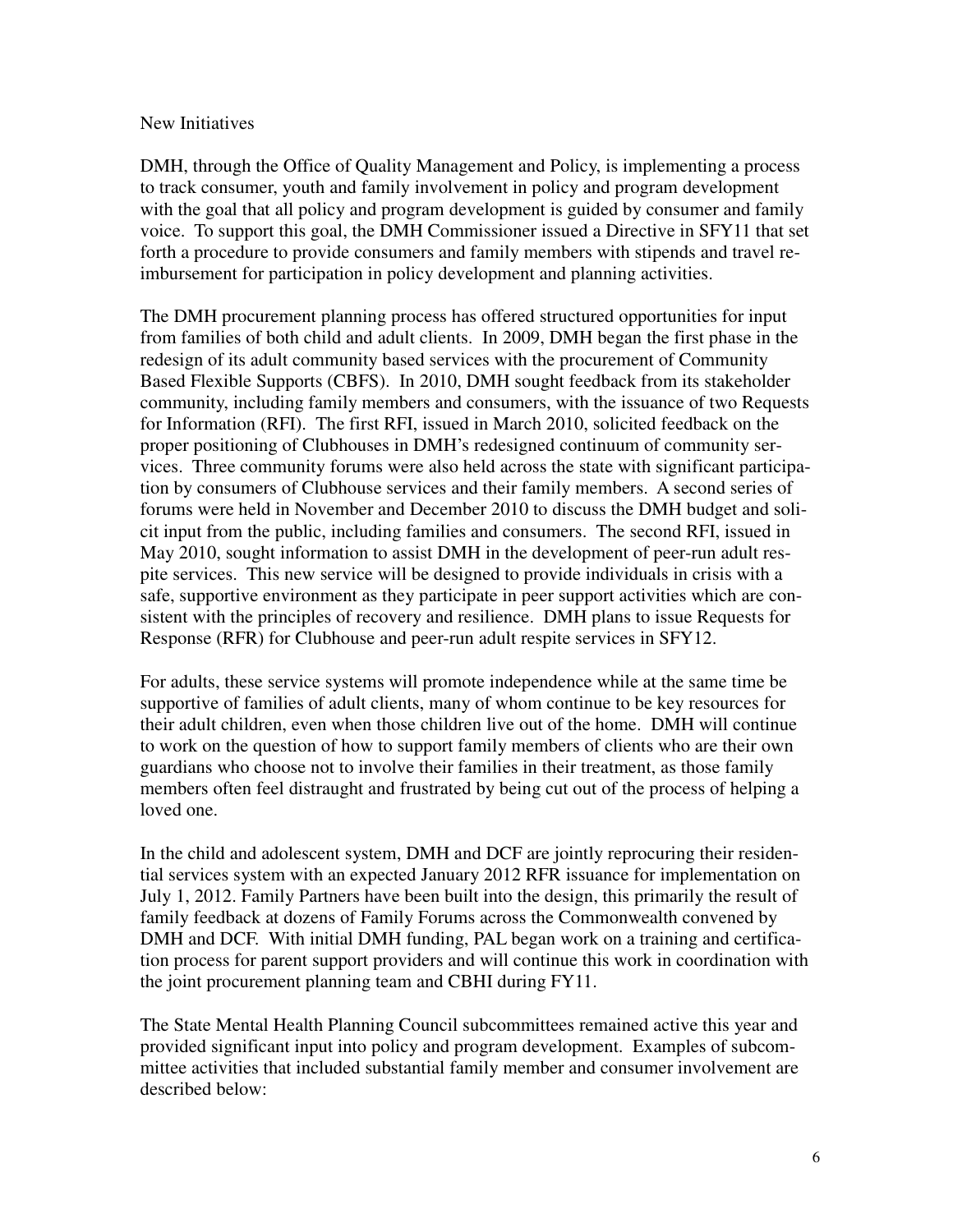- Professional Advisory Committee on Children's Mental Health (PAC): The PAC continues to pay active attention to the Children's Behavioral Health Initiative. It held a joint meeting with the Commissioners of the Departments of Children and Families and Mental Health where each talked about departmental goals and priorities, the expected impact of the broad implementation of the first phase of the Children's Behavioral Health Initiative, the Rosie D remedy, the RFR process and its impact on agencies, and the opportunities for promoting integrated service delivery. The Court Monitor for the Rosie D. Remedy also met with the PAC as did the Commissioners of the Departments of Youth Services and Early Education and Care. The PAC will continue to look at the real impact on children of the new remedy services and is advocating for an evaluation process to determine if children and families are better as a result of CHBI. The PAC also continues to monitor the impact on underinsured children and those not covered by Mass Health who are currently eligible for state services. As the Commonwealth expands its efforts to promote adoption of medical homes in primary care settings, the PAC has also worked over the past year to ensure that the needs of children with mental and behavioral health conditions are addressed in these efforts. In addition to its work on specific items, the PAC continues to serve as an information-sharing forum for its members and thus promotes coordinated advocacy. The PAC worked with the Children's League focusing on evidence-based practice and in the execution of their Kid's Campaign. The state's Child Advocate, a newly created position appointed by the Governor, presented to the PAC and subsequently joined as a member.
- Youth Development Committee (YDC): The YDC represents and reports to the Planning Council on the various young adult activities occurring across the state and elicits feedback and input from the Area and Statewide Young Adult Councils. The two young adult co-chairs of the YDC are active members of the Planning Council and its steering committee. Two statewide young adult coordinators cochair the Statewide Young Adult Council. The SYAC Council meets monthly sharing information on employment and educational opportunities as well as feedback on policy and planning efforts ongoing in DMH. As described below in Family Leadership, DMH asked the Young Adult Policy Academy to convene a core group of transition age young adults to create and conduct a survey for youth across the state who are currently involved or have been involved with DMH residential programs. The survey and subsequent report provided an opportunity for young adults to contribute their ideas and suggestions and help DMH solicit young adult feedback to improve residential services and support the developing Department of Children and Families (DCF)/DMH residential procurement, Research is another strong component of the Young Adult Initiative, with partnerships ongoing at Boston University's Psychiatric Rehabilitation Center, Beth Israel Deaconess Hospital's Cedar Clinic and the Prevention and Recovery in Early Psychosis (PREP) program and the University of Massachusetts (UMass) Medical Center's Learning and Working grant. Consumer Quality Initiative, Inc also received a NIMH grant to develop participatory research, which is training and em-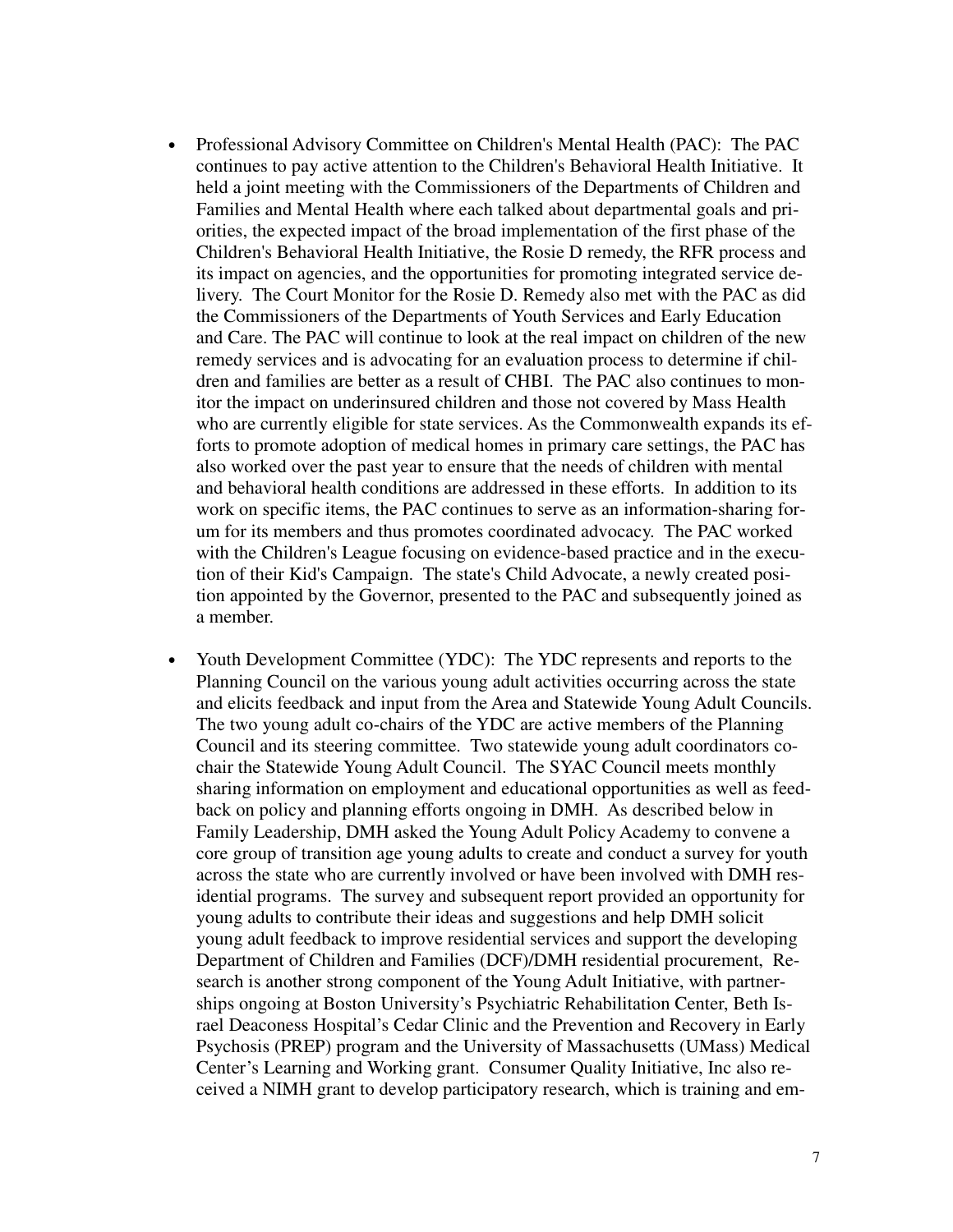ploying young adults in various research activities. This program also employs both part-time and full time peer mentors. In FY11, the YDC has worked on several tasks, including the completion of its third strategic planning process and collaboration with the Transformation Center on the development and adaptation of the Certified Peer Specialist curriculum specifically for Young Adults.

- Multicultural Advisory Committee (MAC): The committee has expanded its advisory role to other groups within DMH. For example, committee members are now represented in the State Mental Health Planning Council, Children's Behavioral Health Advisory Council, the State Advisory Council, and co-chair the Children's Behavioral Health Disparities Subcommittee. In FY11, the MAC provided input to DMH on the development of the DMH's Language Access Plan and the 2011 Multicultural Population Resource Directory. The MAC has also been meeting with several community providers serving diverse racial and ethnic groups including immigrants and refugees to better understand the array of services in the community and how best to develop linkages and increase access to diverse populations
- Restraint/Seclusion Elimination Committee: The subcommittee continues to review restraint and seclusion data from DMH state-operated facilities and has recently observed an increase in the rates of use of restraint and seclusion. In FY10, the subcommittee reported these concerns at Planning Council meetings as well as in a letter to Commissioner Leadholm. Through discussions with DMH staff, several factors contributing to this trend have been identified, including the consolidation of two facilities that moved staff and patients into other unfamiliar settings and budgetary constraints that prevented the hiring of peers. The co-chairs of the subcommittee met with the chief operating officers and directors of nursing of the state-operated facilities at their standing meeting to discuss the sustainability efforts of the restraint and seclusion initiative and address problem areas in furthering these efforts. In SFY11, the subcommittee reconvened site visits to state-operated facilities that were originally conducted as a part of the State Incentive Grant from Substance Abuse and Mental Health Services Administration. The focus of these visits were to follow-up on the restraint and seclusion strategic plans and the trauma informed care strategic plans that were developed in each facility. The subcommittee is also developing recommendations for the Restraint and Seclusion Prevention Tool and is looking to partner with one of the facilities on some training opportunities.
- Parent Support Subcommittee: In January 2010, the subcommittee presented specific recommendations to the Planning Council focusing on mental health policy and practices including:
	- o Establish standards for adult DMH-contracted providers and Mass Health behavioral health providers too assess parent/care taking (including non- custodial, grandparents, and kinship care) functions and support needs;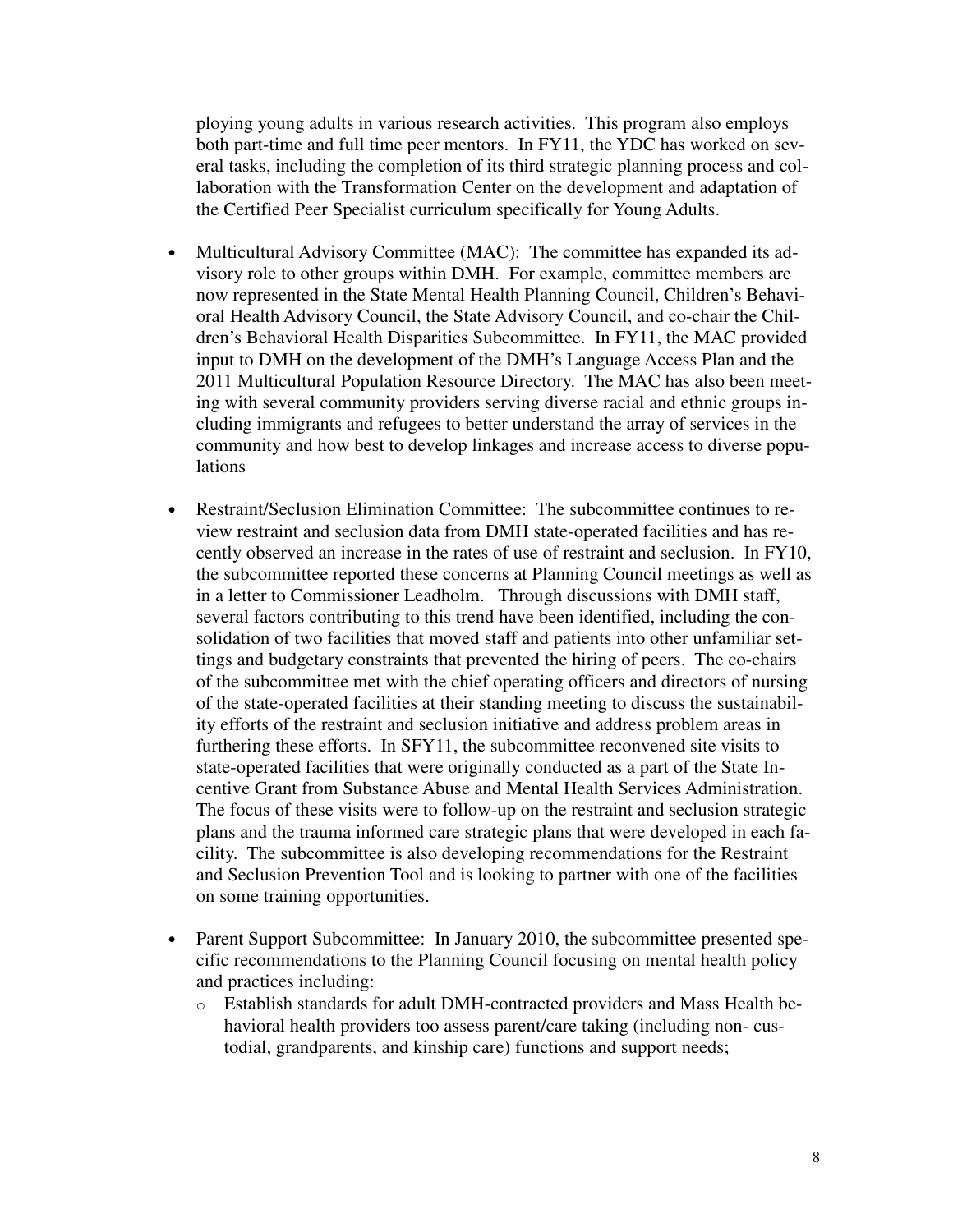- o Train and support current peer services, both adult peer and parent support, to provide support related to parents recovery with mental illness and co-occurring disorders; and
- o Provide for the ability of rehabilitation and behavioral health services to establish specific interventions goals that target improved parenting outcomes.

The Parent Support Sub-committee, beginning September 2010, has focused on convening an Inter State Agency Forum to enhance collaboration efforts to engage adults with mental health conditions and their families. In FY11, the sub-committee brought this idea to advocacy and family support groups such as the Strengthening Families Coalition, the Massachusetts Behavioral Health's Family Advisory Committee, and the Department of Children and Families' Family Advisory Committee, the Child and Adolescent Mental Health Professional Advisory Committee and to the State Mental Health Planning Council. In March of 2011, the State Mental Health Planning Council voted to support the need for an interagency forum entitled "Mental Health is Family Health" to be convened in October 2011, to address how multiple state agency programs and services can more effectively respond, across systems, to parents with mental health conditions and their children. At the request of the Planning Council and the Parent Support Sub-committee, DMH is providing leadership in convening this interagency forum and has identified key people in each agency.

TransCom: TransCom (the Transformation Committee) was established in 2004 to guide the work of the Mental Health System Transformation Grant funded by the Centers for Medicare and Medicaid Services (CMS). TransCom became a sub-committee of the Planning Council in FY07. This committee brings together a diverse group of individuals and organizations to advocate for a flexible, peerdriven and recovery-oriented infrastructure; model collaboration and cultural/linguistic inclusion; and support the development, promotion and coordination of innovative recovery-oriented practices. Lead organizations are DMH, the Transformation Center – a statewide technical assistance center for the consumer/survivor movement, MassHealth and the University of Massachusetts Center for Health Policy and Research (CHPR). In 2010 Transcom completed a strategic planning process identifying three priority goals for future work by the committee:

- o Support, safeguard, and expand peer specialists, peer workers, and peer-run programs;
- o Provide information, education and training on innovative recovery practices (for providers, hospitals, peer communities, DMH, legislators, cultural / linguistic communities, and regarding); and
- o Advocate for funding for peer workers and innovative recovery oriented services (with an emphasis on Medicaid).

In 2011, TransCom worked on a proposal to MassHealth to incorporate CMS requirements and address infrastructure needs necessary to add certified peer specialists services as a reimbursable service in the Medicaid state plan. This proposal will address qualifications, supervision, training, continuing education and pay-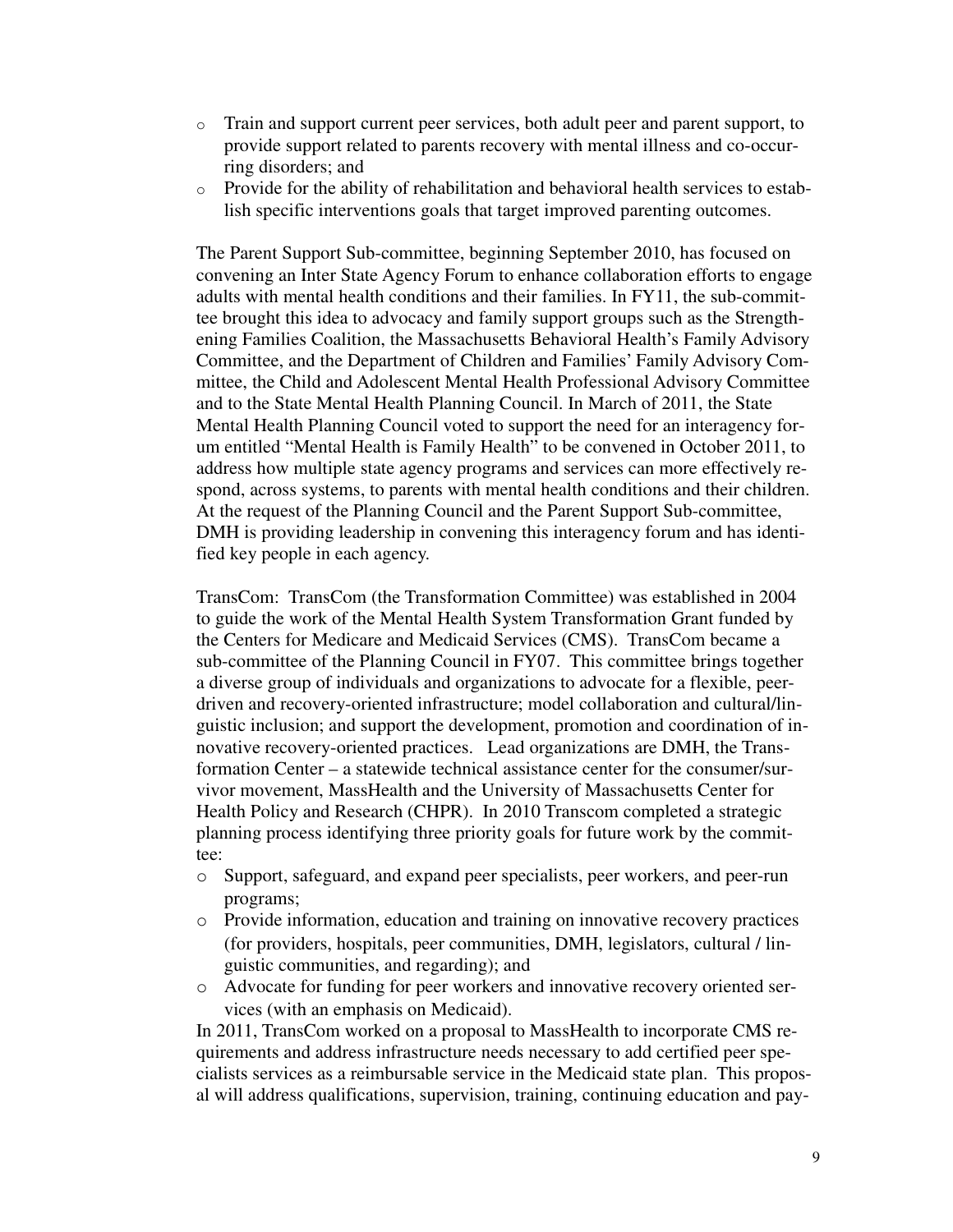ment. TransCom has also conducted several panels over the last year with Certified Peer Specialists, supervisors of peer workers and people using services to learn more about the successes and challenges of integrating a peer workforce.

Planning Council Steering Committee: In March 2009, the Planning Council voted to establish a steering committee in response to feedback received in 2008 during the block grant monitoring visit. Specifically, the feedback provided in the written report identified that the large size of the Planning Council did not facilitate addressing the business of the Council during its quarterly meetings. The Planning Council endorsed a charter document for the steering committee and the first meeting was held in November 2009. The membership of the subcommittee includes the co-chairs of the Council, a chair or designee from each subcommittee and two members-at-large. The membership also includes at least two consumers and two family members of a person with a mental illness. The steering committee meets before each full Planning Council meeting to review the status of subcommittee activities, discuss block grant related activities, inform the agenda for Planning Council meetings, and address any other business that does need to go before the full Council membership.

## II . Family Leadership

## Current Initiatives

NAMI's "Family to Family" curriculum utilizes a train-the-trainer model to help families with children of all ages learn essential skills relevant to caring for a family member with mental illness and become knowledgeable about available interventions and resources. Trainers then run groups in their local areas and thus continue to build an informed family base. In addition, NAMI trains family members to co-facilitate support groups for families. Parents of DMH clients also participate in trainings offered through Families Organizing for Change that focuses on advocacy strategies.

PAL provides monthly trainings for family support specialists that build skills in specific areas, such as effective advocacy with schools and insurers and evidence based treatments. Family support funds are used to pay for expenses associated with attending conferences and trainings. Parents from across the state attend and often present at the annual national conference of the Federation of Families for Children's Mental Health, the annual children's mental health research conference sponsored by the Research and Training Center of the University of South Florida, and the annual Building on Family Strengths conference sponsored by the Research and Training center of Portland State University. Finally, as noted above, PAL has provided training on family empowerment for parents of Medicaid enrollees.

Parents co-chair the Family Advisory Committee of the Massachusetts Behavioral Health Partnership and are represented on the EOHHS Children's Behavioral Health Advisory Council. Parents serve on the Department Elementary and Secondary Education's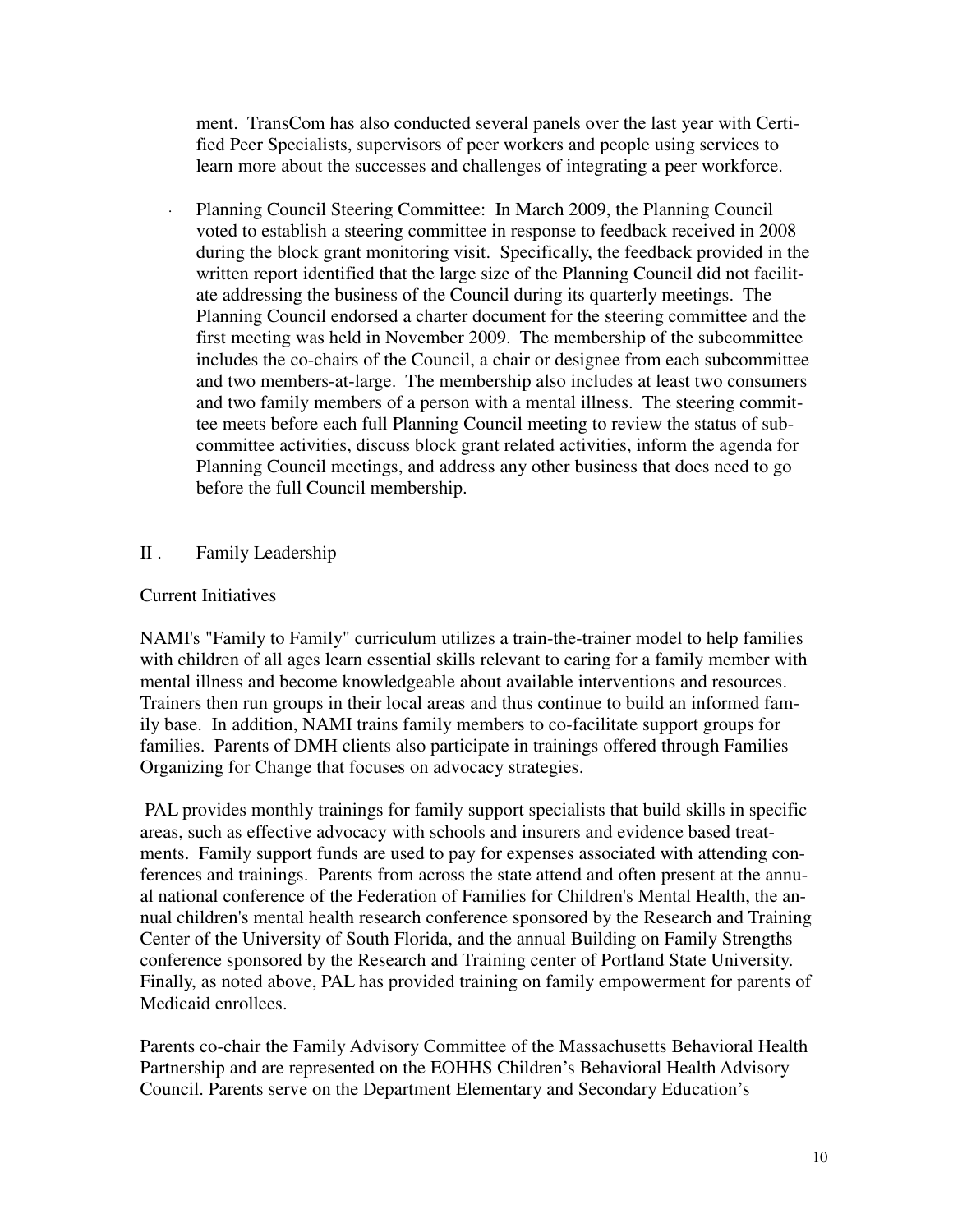Statewide Advisory Committee for Special Education and on its newly formed Advisory Council on Behavioral Health in the Schools, a mandate of chapter 321, the children's mental health law.

Two parent representatives are members of the CBHI Executive Team which meets biweekly and is chaired by the DMH Commissioner and attended by the senior leaders of the other state child serving agencies. The purpose of the Executive Team is to assure the successful implementation of the CBHI which includes interagency planning and integration activities.

The Transformation Center, Massachusetts' statewide consumer technical assistance center, has taken a lead role in the state in training consumers for leadership roles. The Transformation Center conducts annual peer specialist trainings. There are currently over 190 people who have graduated from these trainings and received certification. The Transformation Center also offered a Massachusetts Leadership Academy. Lastly, TransCom participates on training teams with DMH and several leading national consultants to provide training on person centered planning and trauma informed care.

A DMH-convened workgroup created definitions and job descriptions of peer and family support workers to be utilized in advancing policy development, funding opportunities and implementation.

 Also within DMH, Office of Consumer Affairs staff are integral members of DMH's Executive Team, Senior Management, and Quality Council. They are key participants in numerous DMH committees and workgroups. They have been working on specific new activities to enhance the consumer and family voice.

## New Initiatives

Family members of both children and adults will continue to be actively involved in DMH system design and service planning activities to assure that the proposed services address needs for family support and leadership at all levels, and will continue to provide feedback to the Department and EOHHS on issues of concern.

The Young Adult Policy Team, created through a partnership with the Transformation Center, is comprised of young adults who receive leadership training and coaching as they participate on the subcommittees of the Children's Behavioral Health Advisory Council. In support of the DCF/DMH residential procurement, a survey was conducted by young adults in the Policy Academy of youth currently in DMH residential programs. A report was generated which included a series of recommendations highlighting the need for increased awareness of human rights and peer to peer supports. This provided young adults with the opportunity to contribute their ideas and suggestions and help DMH solicit young adult feedback to improve residential services. The Policy Academy trained and coached young adults on the development of a survey tool, the facilitation of focus groups, the summarizing of findings, and public presentations of results to stakeholder groups across the state. Focus groups and interviews were conducted with 76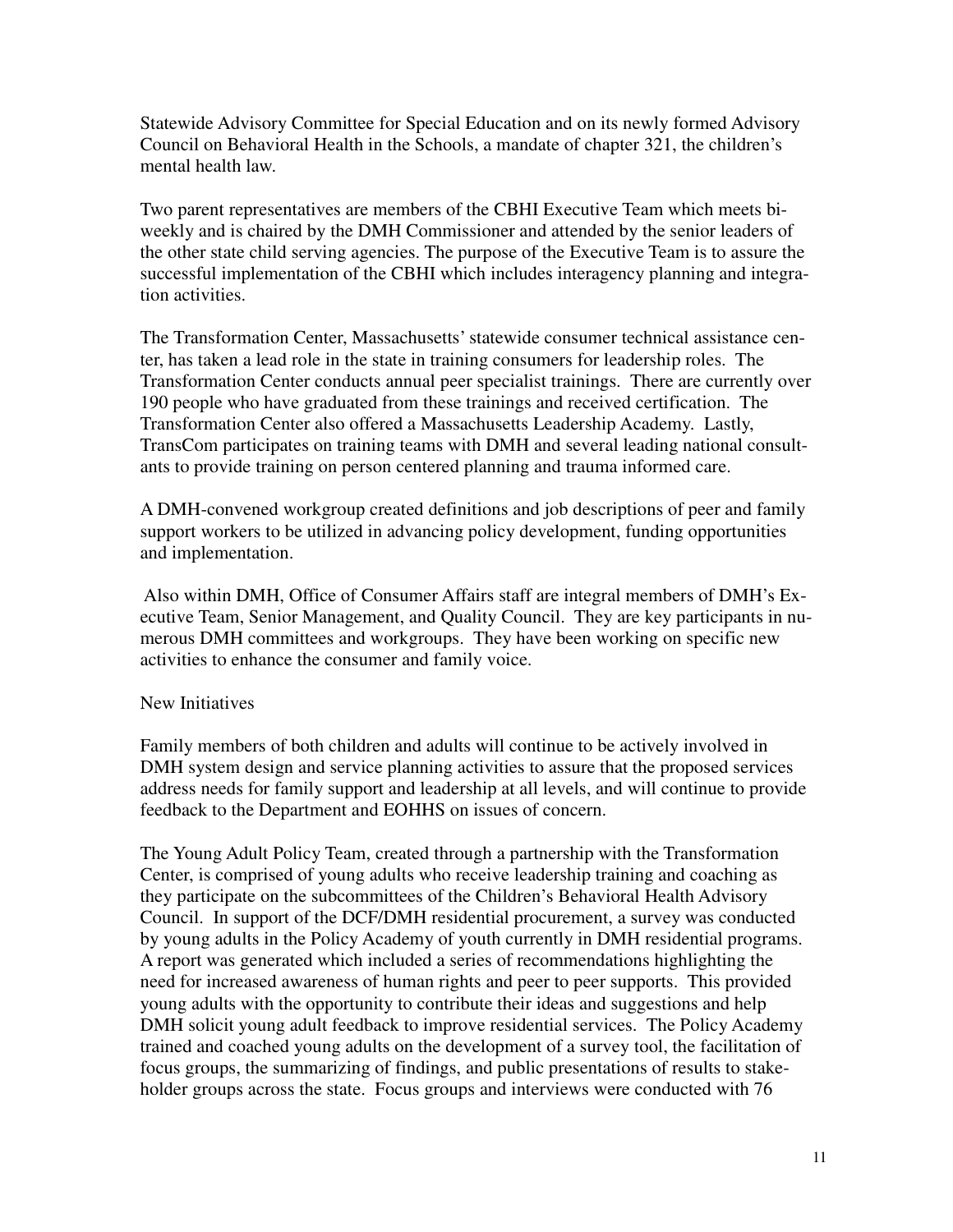youth who were in residential programs. The themes identified through this survey include identification of: positive outcomes and skill development; the experience that "level systems" and rules are ineffective and discouraging; aspects of relationships with staff that are helpful and caring; limited awareness of rights and experiences of feeling that rights are denied; and experiences with peer-to-peer supports.

There are new opportunities for young adult training and employment with the awarding of a five year grant to create and sustain "The Learning and Working during the Transition to Adulthood Rehabilitation Research and Training Center" at UMass Medical Center. This Center has created eight part-time employment positions for peer mentors and is focused on the successful completion of education and training to assist young people (14-30) with serious mental health conditions move into rewarding and sustaining work lives.

In May 2011, the Youth Development Committee and the Transformation Center sponsored a "Young Adult Day at the State House: Meet your Legislator" event. Over the summer, a number of summer student interns will be supporting the YDC in updating the Young Adult Resource Guide, conducting surveys on engaging young adults in mental health services and support, and working with peer mentors on outreach activities.

DMH recognizes that a significant number of young adults with severe and persistent mental illness (SPMI) (27% according to federal data) are parents and that young adults with SPMI in adulthood are at least as likely to become a parent as a young adult without a psychiatric disorder. To this end, DMH has supported, through funding to Employment Options, Inc. a pilot of young adult parent support services and the development of training materials about parenting for young adults with mental health conditions.

In addition, young adults are represented on the following committees and workgroups: Children's Behavioral Health Advisory Council and CBHI sub-committees, DMH Healthy Changes Task Force, DMH Safety Task Force, DMH New Hospital Advisory Work group, Young Children's Council, DMH Council on Recovery and Empowerment (CORE), and MBHP Consumer Council.

DMH also recognizes the important role that families play in supporting parents and caregivers who have children and youth with serious emotional disturbance. Through DMH's parent support network and its commitment to supporting and advancing the role of family partners and other parent/family support providers, DMH continues to work to advance the participation and professionalization of parents and caregivers working in the system of care for children and youth with SED. For several decades, there has been ongoing debate within the children's mental health family movement about formalizing the service that families have provided to one another, and many states, including Massachusetts, have embarked on efforts to train and credential the family support workforce. Integral to this debate is the question, "What do we call ourselves?" In Massachusetts, parents and caregivers working in the role of support to and advocacy on behalf of the family are variously called family [support] specialists, parent support workers, parent support specialists, family partners, parent partners, and family support and systems special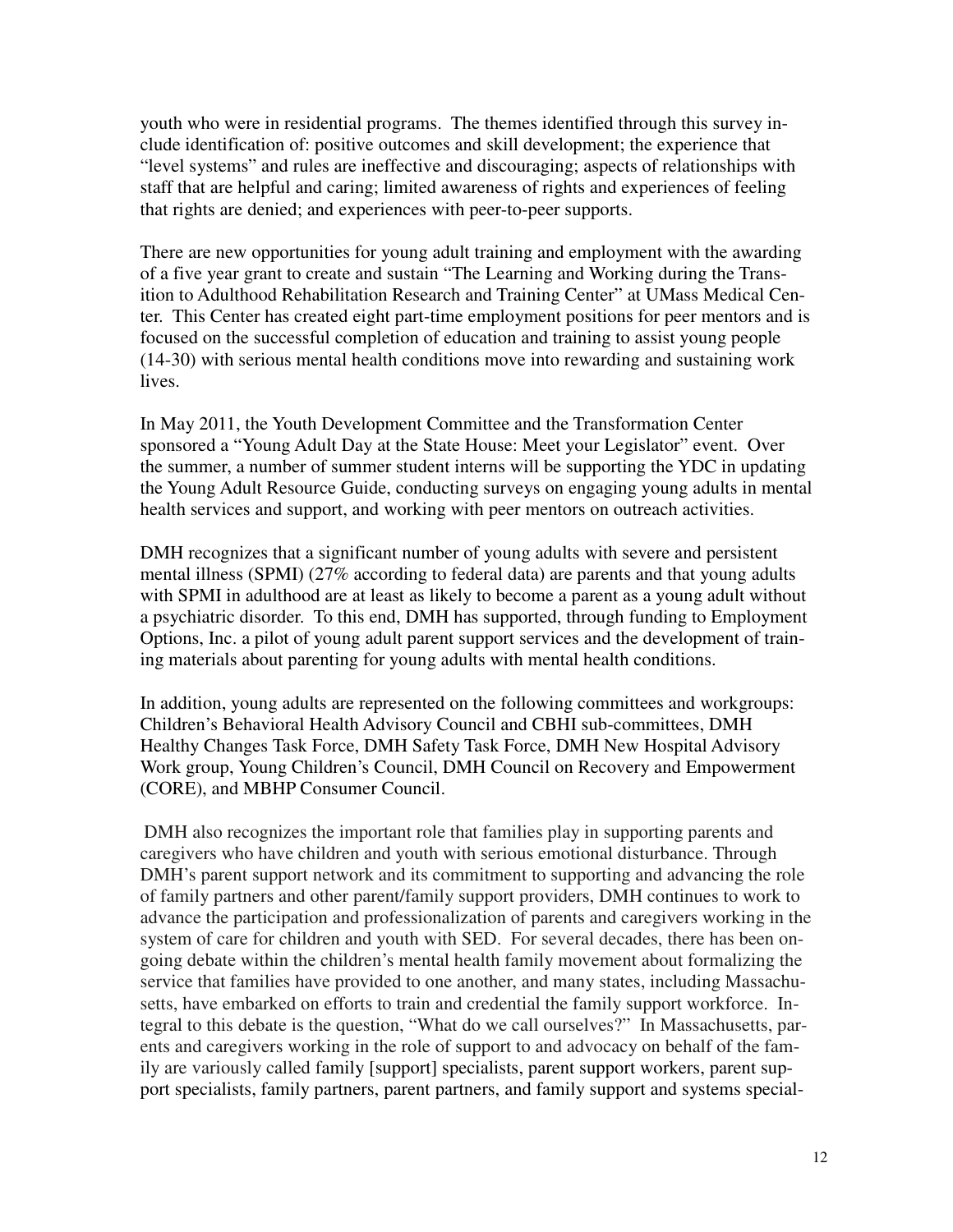ists. Part of the debate rests on the lived experience that a person may bring to the role. As DMH, in collaboration with PAL and other family organizations, works to develop and train this workforce, DMH will continue to look to other states and the national family movement for guidance on the professionalization of this workforce with the goal of ensuring a standard of quality, expertise and performance from parent support providers.

As described above, DMH established the CORE (Council on Recovery and Education) in FY11 as a consumer council to: provide the consumer perspective on emerging and ongoing DMH policy and programming initiatives; enable DMH senior and other staff to have access to consumer thinking on a range of issues facing the Department; and disseminate key information from DMH statewide, regionally and locally.

For the past two years, the Transformation Center, DMH, and the Massachusetts Behavioral Health Partnership have been working with consultants from the Institute of Health and Recovery and the National Association of State Mental Health Program Directors (NASMHPD) to develop protocols for the delivery of services to people who require trauma-informed care, specifically individuals who self-injury. The work group is now creating a consortium of programs that will be trained together in the delivery of trauma-informed care. In FY11, the Transformation Center collaborated with the Boston University Center for Psychiatric Rehabilitation to develop a six day continuing education course for Certified Peer Specialists on vocational peer support. This course teaches CPSs the skills needed to support and build on traditional employment supports, such as vocational rehabilitation and supported employment.

In FY11, the DMH-convened workgroup on peer family support positions established a three-level job series for Certified Peer Specialists (CPSs) and Family Support Workers in DMH. The current goals of the workgroup is to develop recommendations for an organizational structure, staff training and further definition of the job series.

# III. Family Support Resources and Funding

# Current Initiatives

In FY11, DMH spent \$3,166,263 for case management services for children and adolescents, not including the cost of supervision. As noted above, parents are usually the legal guardians, and the ones responsible for their children's care, and thus most case management activities are designed to support parents in their role. Principally, clients in need of service coordination are assigned to case management. Virtually all case management for children, and some of it for adults, can be defined as family support, in that assisting an individual to access services they need provides benefits to the entire family. Case managers work with parents to develop a child's Individual Service Plan and check in with the family regularly. They are available to families to help resolve situations as they arise. DMH case managers can assist parents of child and adolescent clients who may have their own mental health and substance use issues to obtain appropriate services. For adults living at home, much of case management support is directed to assisting the family. Even if the adult is living out-of-home, case managers and providers work with the adult's family so long as the adult has given consent. Case managers for children, adoles-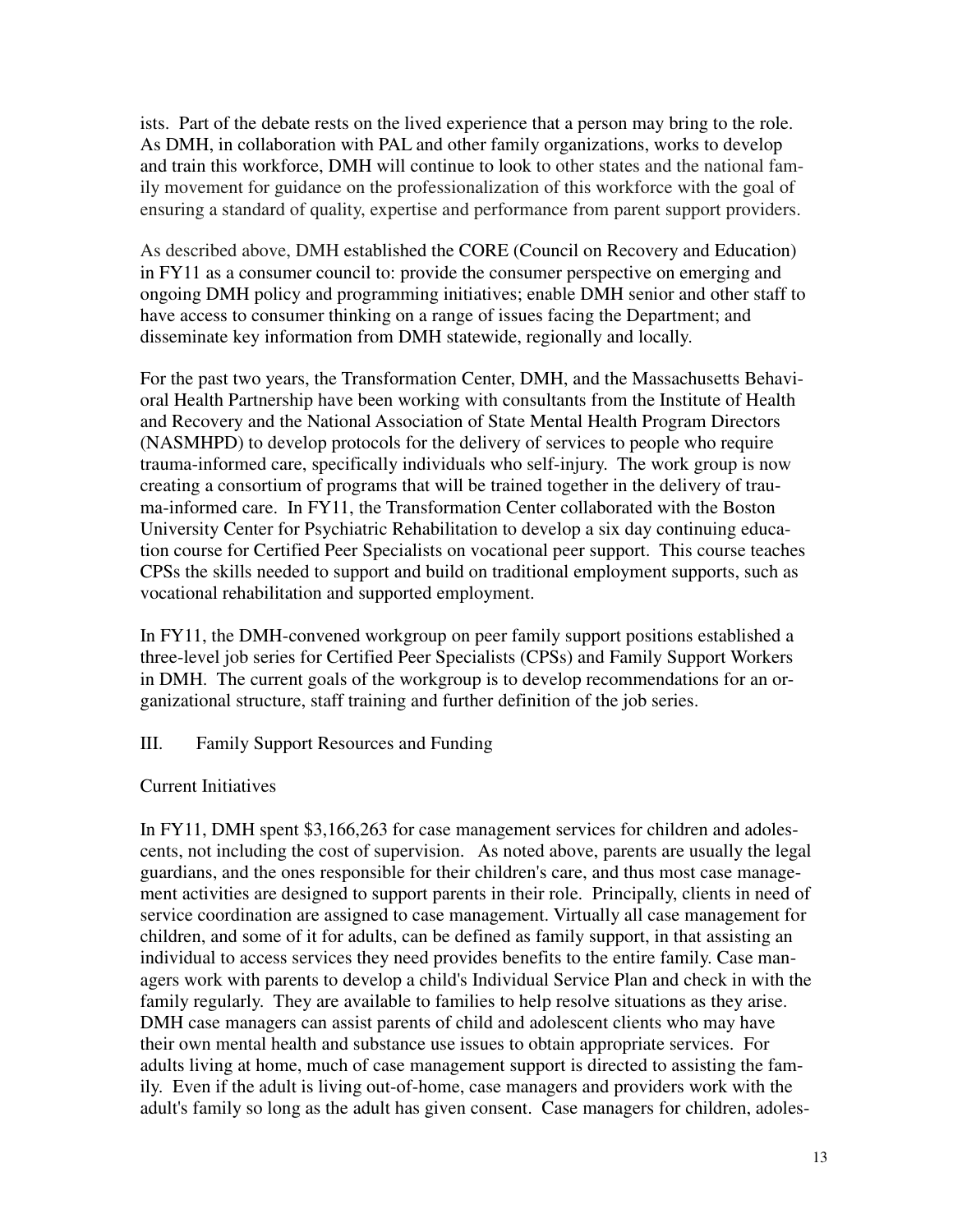cents, and adults help families think through the impact of the affected person's mental health problems on their lives, identify their strengths and personal resources, as well as outside resources and supports to promote the client's recovery and growth. Case managers link families to assistance for themselves, as well as for the client, as part of the service planning process, and are often the people families turn to for help in case of crises and unexpected events. They work with clients and their family members to develop advance plans for managing crises and to minimize family disruption in times of unexpected events. Case managers authorize the provision of services which directly support the family's care giving capacity, help families get benefits for the client, and assist families in advocating with other entities for services and supports. As a result of the implementation of CBHI, most children on MassHealth receive Intensive Case Coordination through the CSA's. Consequently, DMH does not provide case management to these clients, although DMH does authorize other non-Medicaid reimbursable services as needed and available. One of the goals of CBHI is to integrate services across public payers and to create a seamless delivery system for the youth and family. Collaboration between DMH and MassHealth is focused on that goal. DMH funded about \$14,209,234 in FY11 for case management for adults. Approximately 25% of adult clients live with their families, and, for those who receive case management, a significant portion of case management activity is directed to supporting the family in maintaining the client at home.

In FY11, DMH allocated \$16,471,625 for individual and family flexible support, direct services for families of children and adolescents in need of DMH continuing care services, or who require immediate intervention. DMH contracts with providers in each of its sites for Individual and Family Flexible Support Services for children authorized by DMH to receive such services. Services to families provided under these contracts may include: teaching behavior management skills; access to respite care, parent aide services, homemaker, and chore services; and supports for siblings. This service may also include consultation on advocacy strategies to assist the family in securing services from schools and other entities (including appropriate mental health and support services for parents, as needed). The contracts also include resources for purchasing individualized services to address unique challenges faced by families. Most respite care for families is funded through these flexible support contracts. However, in FY10 DMH also had \$1,194,203 in respite care-specific contracts for children and adolescents. The most common goal of these contracts is to provide relief for families.

DMH funds some family support activities that are not restricted to individuals who have been determined eligible for DMH services. In FY11, DMH contracted with NAMI for \$244,738 and with PAL for \$188,903. This funding supports educational programs for families. Both PAL and NAMI offer trainings for providers to help them understand the family perspective and for community groups. In addition, DMH contracts with M-POWER/The Transformation Center for \$820,383 to serve as the state's consumer-run technical assistance center, conducting the certified peer specialist training program and providing supervision, support and training the peer workforce, including those employed at Recovery Learning Communities and Community Based Flexible Support services.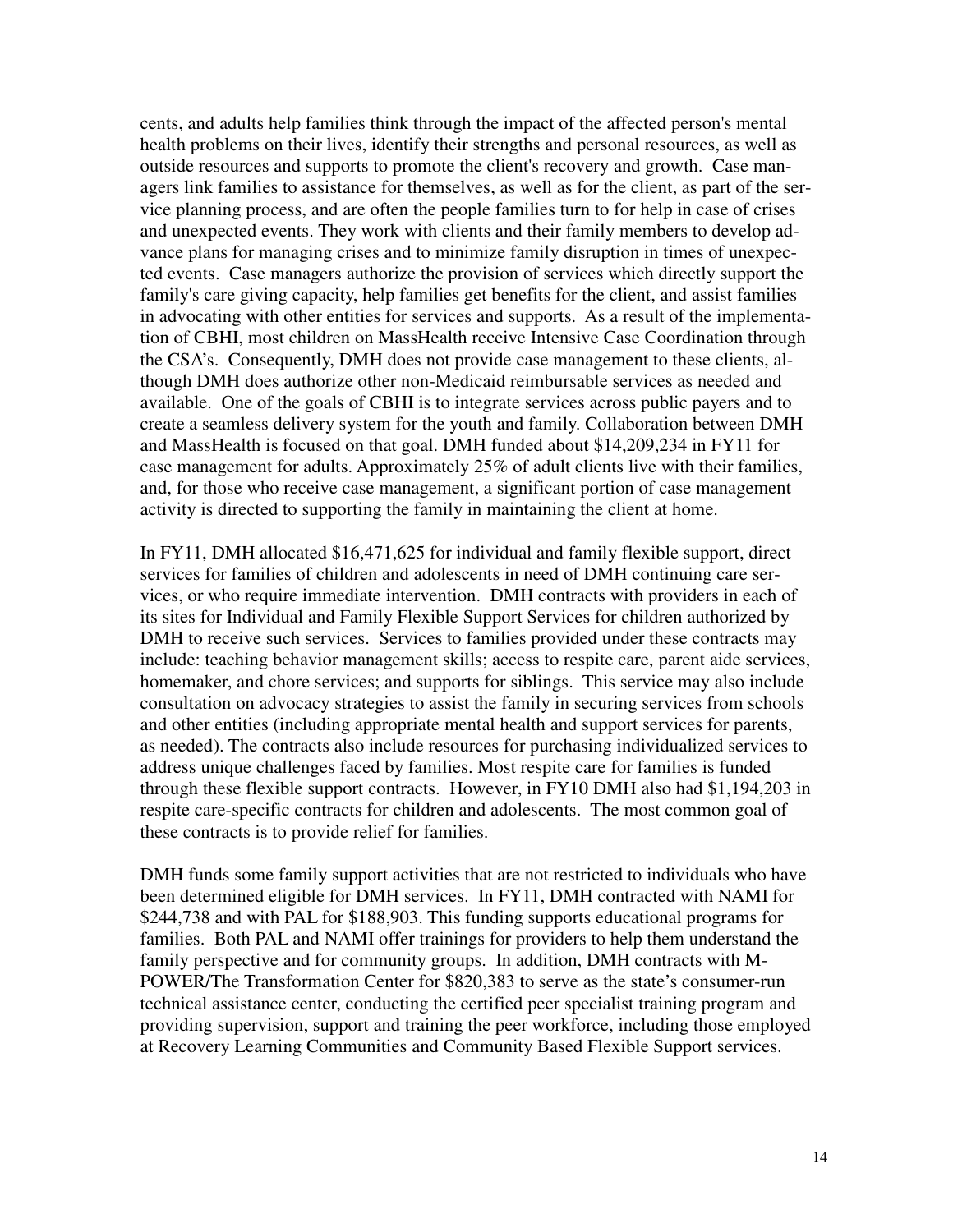In each Area, DMH funds at least one family support specialist to assist individuals by telephone and to facilitate parent support groups that offer emotional support, provide education about mental health needs and state of the art treatment, teach advocacy strategies, and promote self-help for parents or other caregivers. Family support specialists are sensitive to the challenges of parents who may have mental health needs themselves, and the specialists are trained to support parents in accessing appropriate services. Parents in the support groups decide how the group can best meet their needs and often invite community members and various professionals to provide technical assistance and training on selected topics. Services available through these family support specialists are available to all parents of children and adolescents with behavioral, emotional or mental health challenges, whether or not their child is involved with a state agency and regardless of insurance coverage. The total dollar amount in Area-based contracts for family support in FY11 is \$3,019,141 and reflects in its entirety services provided by locally-based family support specialists. Parent education, parent support groups, training and leadership development, and parent mentoring activities are some of the activities offered with these funds. By enabling parents to increase their knowledge and get emotional and practical support from other parents, these activities empower many families to support their child's needs without the necessity of formal state agency involvement.

Also, DMH provided \$57,350 to the Clubhouse Family Legal Support Project (CFLSP), which was established in 2000 and is also supported by the Massachusetts Bar and the Boston Bar Foundations. The project attorney, working with the Mental Health Legal Advisors Committee legal team and several clubhouses, provides legal representation to low income parents with mental illness who are at risk of losing custody and/or contact with their children. The project is proving effective in helping some parents regain or retain custody and others gain visitation rights.

DMH-funded services for adults with mental illness also provide support to families of adult clients, if the adult client has consented to having the family aware of his/her situation and involved. Family support is provided for both clients living at home with mental illness and those who are not. The Program of Assertive Community Treatment (PACT) makes intensive supports for the adult and family available twenty-four (24) hours a day. DMH procured a new service model in 2009, Community Based Flexible Supports (CBFS) which was implemented on July 1, 2009. The CBFS service replaces, in full, the existing DMH adult residential services, community rehabilitative support (CRS) and rehabilitative treatment in the community (RTC). CBFS services provide rehabilitative interventions and supports in partnership with consumers and their families. Services are offered in a flexible manner to meet the changing needs and goals of the client. Family support, education, and involvement in the family member's treatment planning are included within the service model, with the adult client's consent.

As noted above, DMH provides flexible funding to families of children and adolescents through individual and family flexible support and/or intensive wraparound contracts with mental health providers. If the DMH Individual Service Plan that is developed collaboratively by the case manager and the parent or guardian calls for family support, the family is referred to the flexible support/wraparound provider. This provider then devel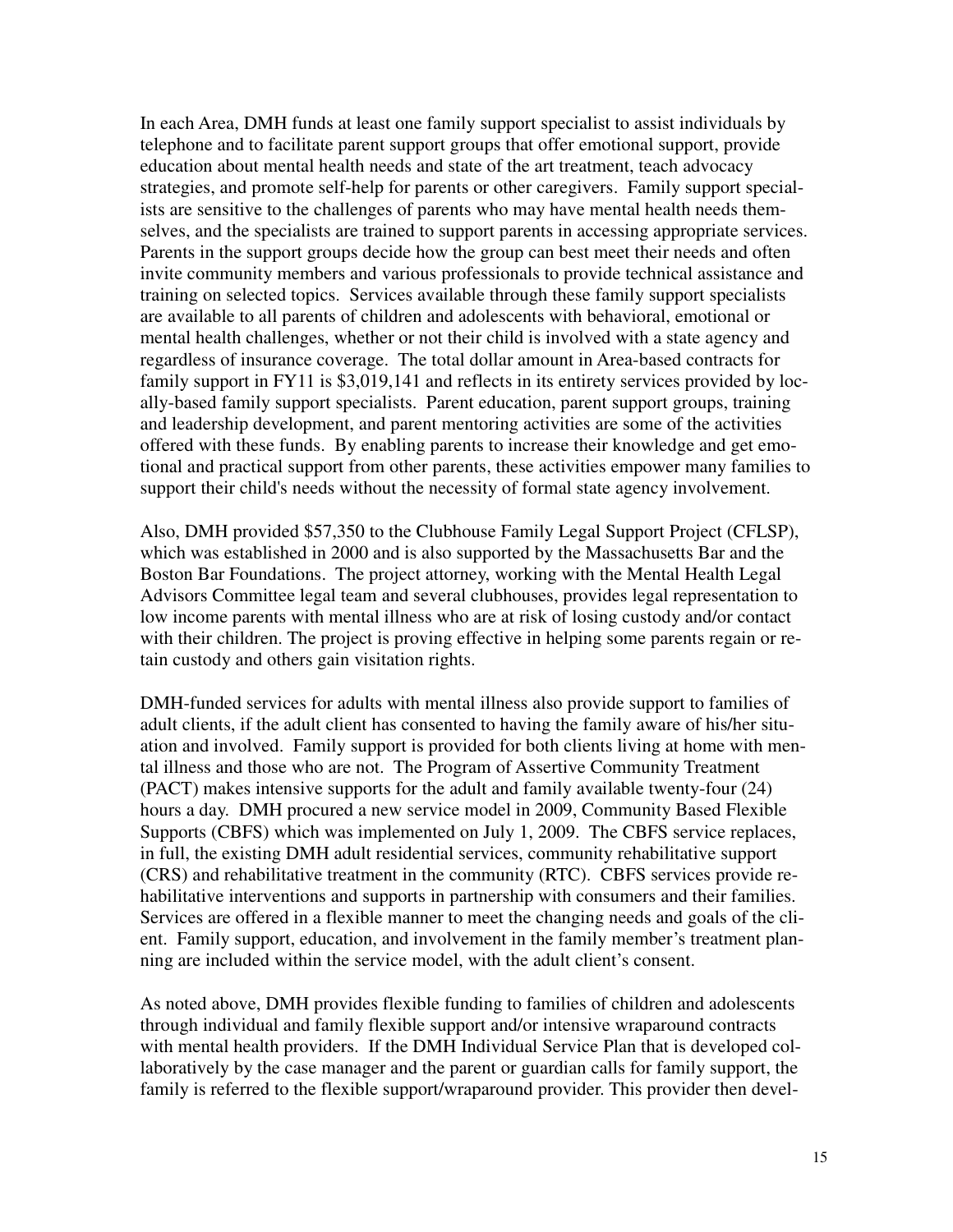ops an initial plan with the family, indicating the family support services to be provided by the agency's staff, by services purchased on behalf of the family, or through vouchers given to the family. The provider is responsible for assuring that expenditures support the treatment goals for the child or adolescent. Supports are changed to address new needs or circumstances with the agreement of the family and the provider.

In addition, DMH has taken concrete steps through use of the internet and printed materials to improve awareness of mental health services and has modified its application forms for authorizing DMH services. These changes were designed to streamline paperwork, link consumers and family members with appropriate services in a more efficient manner and to provide consumers and family members with a user-friendly process that focuses on their desired outcomes and goals. Since these changes were made, there has been an increase in the percentage of completed applications for services.

#### New Initiatives

DMH continues to re-design its community-based service system to improve the flexibility of services to meet the needs of consumers and families and to increase consumer and youth voice and choice. In FY12, DMH plans to re-procure Individual and Family Flexible Supports and Clubhouse services. For children and adolescents, DMH will reprocure its statewide family support network and intends to use the process as an opportunity to enhance the ways in which the network identifies, outreaches to, and supports families of children, youth, and young adults with serious emotional disturbance. In addition, DMH is planning a joint procurement with the Department of Children and Families to purchase residential services. Lastly, DMH is planning to procure a new adult service, Peer-Run Respite. Throughout these activities, the agency is securing input from families and individuals regarding services and structures that will facilitate service access and improve consumer and family outcomes. DMH will continue to monitor the impact of CBHI on its service system and plan for adjustments to its system as needed.

#### IV. Accessing Services and Supports

The legislated mission of DMH calls for a focus on serving adults with serious mental illness and children and adolescents with serious emotional disturbance who have continuing care needs that cannot be addressed by acute care services. DMH's budget is predicated on the assumptions that the acute care sector will fulfill its role, that insurers included under the state's parity legislation will fund the mental health services identified in the legislation, and that generic community agencies and organizations, given some assistance, can and will serve most children and adults, including those with mental health needs. In September of 2009, DMH and the Division of Insurance issued a joint Bulletin clarifying Intermediate Care and Outpatient Services covered under the Massachusetts Mental Health Parity Law.

One approach DMH has taken to assuring access to services is to foster educated consumers and families who can advocate for high quality acute care services and necessary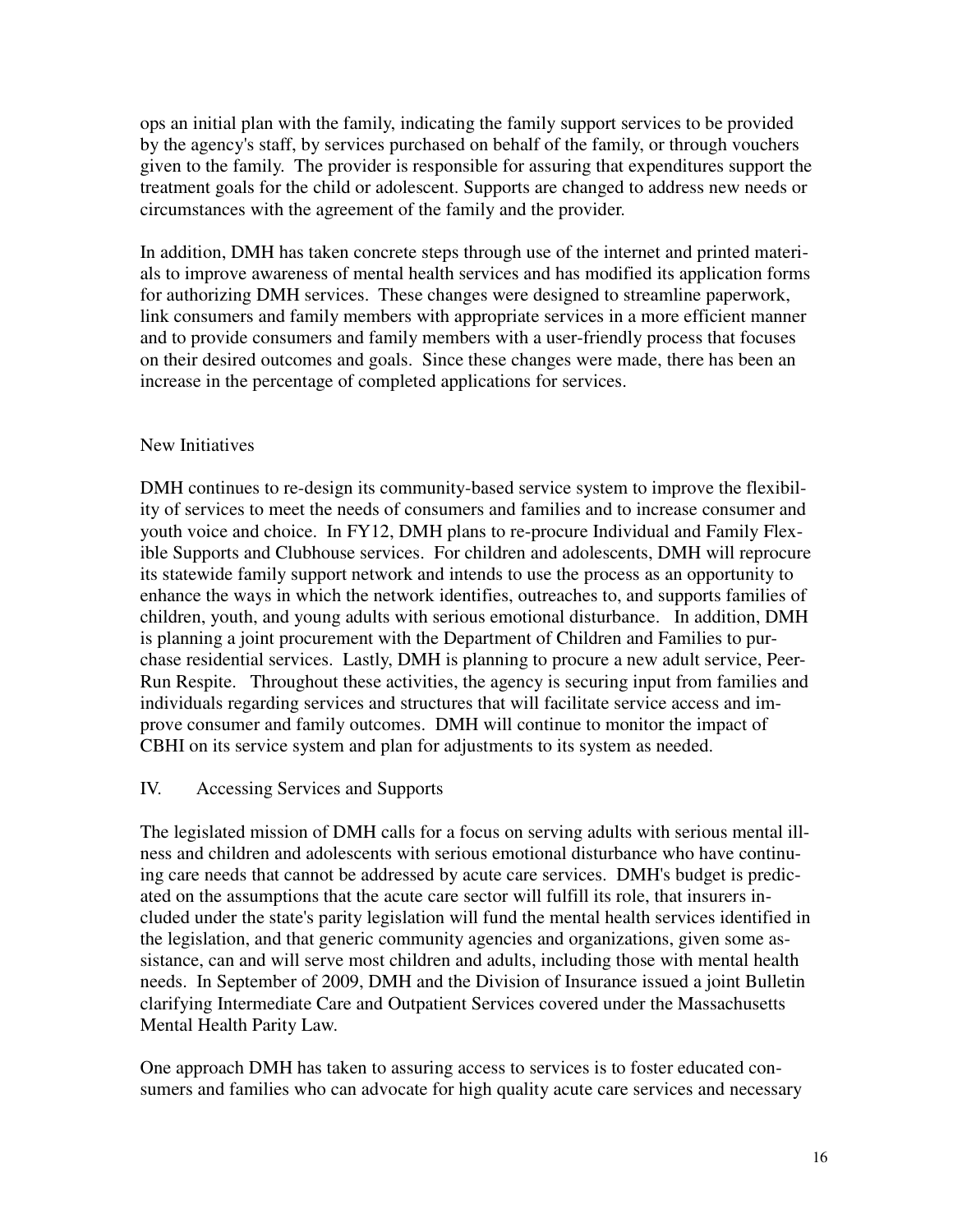funding. It should be noted that for adults, unless the parent is the legal guardian, DMH cannot contact the family without the client's permission. Thus, outreach work targets both families and adult consumers themselves. DMH funds entitlement specialists who provide training and who work with consumers and families around access to the full array of entitlements and supports for individuals with mental health problems, including Medicaid, private health insurance coverage, SSI and SSDI, housing and legal aid. Both PAL and NAMI provide information to families regarding access to DMH services, and other means of securing and paying for mental health services. Since most children and adolescents with serious emotional disturbances also have special education needs, PAL, family support specialists and case managers are a resource for parents around special education services and appropriate school plans for children with mental health challenges. The six regionally based Recovery Learning Communities are also taking on an increasing role in providing information, referral, and outreach activities.

PAL offers a variety of supports through its network of family support specialists to more than 24,000 families and trains 500 families, youth and providers each year. More than 100 parents and youth sit on policy making committees and PAL has been contracted to train Family Partners involved with CBHI's mobile crisis initiative in both FY10 and FY 11. Data is collected annually from families with almost 500 respondents highlighting their experiences and priorities. These data are shared with DMH on a regular basis and assists in the development of program designs for reprocurement purposes.

DMH does extensive outreach and training with community agencies and organizations to make them aware of DMH services including services such as education and family support activities sponsored by NAMI and PAL. The toll-free Consumer Help-line at DMH fields calls from families as well as from clients. In FY11, the line received a total of 515 calls including 105 from individuals who identified themselves as consumers and 159 from family members. DMH has noted a drop in calls to the DMH Consumer Helpline due to the availability of other reliable sources for assistance such as the Transformation Center, PAL, Recovery Learning Centers and NAMI. The Department also stopped counting calls requesting general information. DMH is working with EOHHS to develop a plan to better align its state-operated and supported information and referral lines to create operating efficiencies and to improve access to consumers and families.

DMH has also increased its communication and publicity activities this year through the addition of Resource Guides, including a comprehensive Consumer and Family Guide – ( the Consumer one that Sian mentioned and the Young Adult Resource Guide, produced by the DMH Information and Referral Specialist as well as a Young Adult Resource guide, created by DMH in partnership with the YDC and Youth Councils. These resource guides are available to the general public via the DMH website. A number of other organizations, including PAL and the Transformation Center have also added features to their websites, including blogs and chat rooms that are responsive to the needs of a variety of consumers and family members. In particular, the Child and Adolescent division are working through the Transitional Age Youth Initiative to increase media involvement through increased development of Area newsletters and youtube events, creation of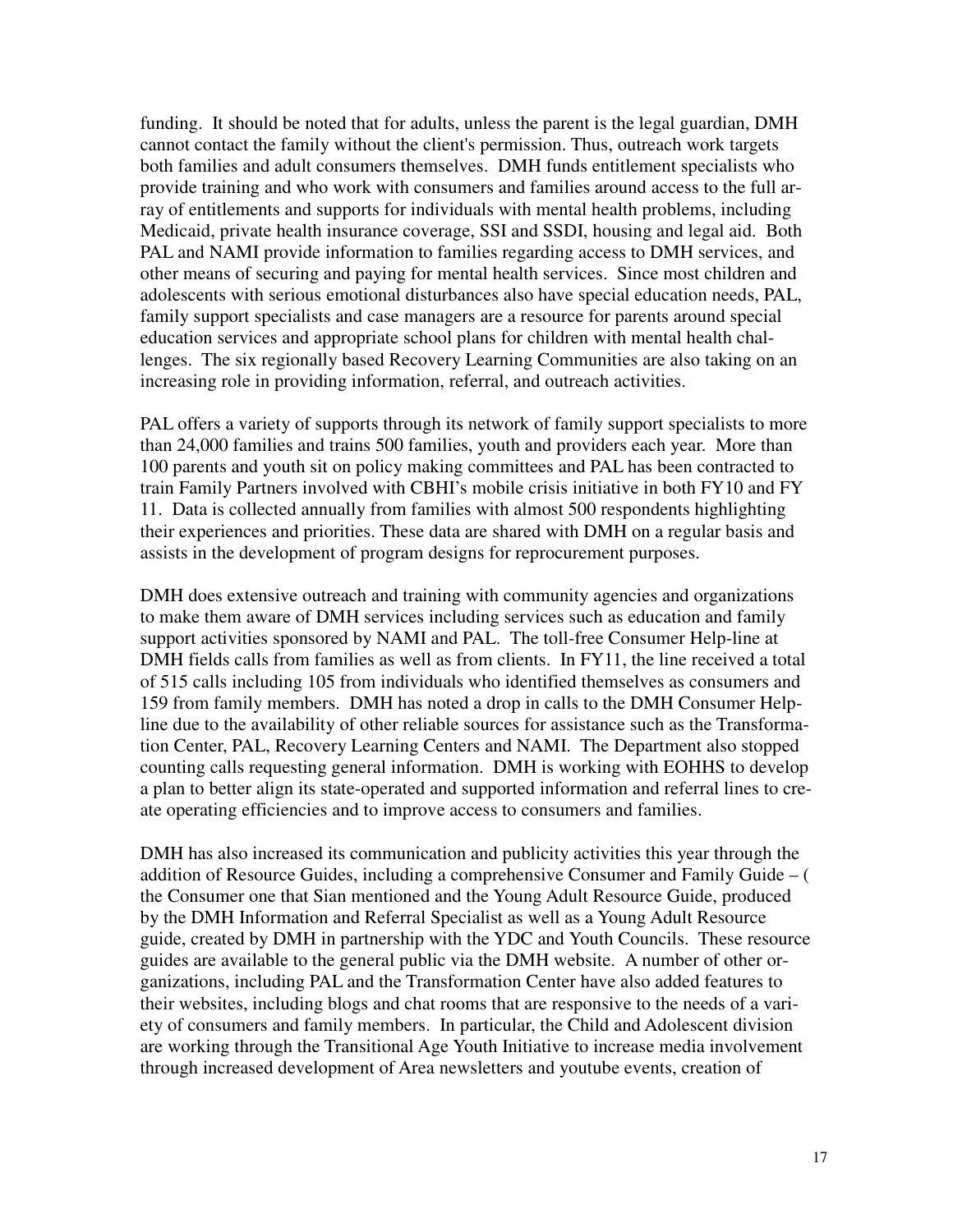videos, and greater utilization of the yakyak website Yakyak is a website developed by the Youth Development Committee as a forum for young adult conversations.

DMH also works collaboratively with Adoptive Families Together, the Federation for Children with Special Needs, and Massachusetts Families Organizing for Change, an organization focused on individuals with developmental disabilities and mental retardation which is increasingly drawing families whose children have behavioral health problems, to assure that they know about DMH services. DMH provides training to acute care psychiatric units, and to other state agencies such as the Department of Children and Families to keep them abreast of DMH services and service authorization requirements.

In August 2009, DMH promulgated revised service planning regulations which were designed to incorporate the planning processes that are integral to DMH's new service model, Community Based Flexible Supports (CBFS). The regulations describe the Individual Action Plans (IAPs) required to be developed by CBFS providers, and distinguish them from Individual Service Plans (ISPs) developed by DMH case managers. The planning processes focus provider and consumer attention on consumer voice and choice, and are driven by a commitment to the principles of recovery. The regulations also shift the process away from categorical DMH eligibility to one of service application and approval. The purpose of this shift is to emphasize the matching of consumers who meet clinical criteria to specific services that DMH offers and has available, as opposed to a less welldefined "eligibility" for any or all DMH services.

NAMI has a statewide information and referral line that services thousands of callers a year. Through these calls and other requests, NAMI-MASS mails and distributes approximately 10,000 informational packets a year, covering topics ranging from the basics of mental illness to issues surrounding guardianship. The PAL Central Office distributes a newsletter to more than 4,000 individuals. Area-based parent coordinators, part of the PAL family support network, serve as local information and referral resources.

General community information campaigns are conducted by the Massachusetts Association for Mental Health (MAMH) as part of its campaign to combat the stigma of mental illness. Media are particularly involved during the month of October to promote the National Depression Screening Day, and also during May, which has been designated nationally as Mental Health month. The first week in May is Children's Mental Health Week. The DMH Areas and family support specialists sponsor numerous activities to increase knowledge about child mental health and the successes that youth with mental health issues can achieve. Local activities have included photography shows of work done by youth, Area-wide conferences with youth performances, and distribution of informational materials to libraries, schools, and pediatricians' offices.

DMH and the Department of Children and Families continue to collaborate to assure that caregivers with mental illness involved with the child welfare system receive the services they need. In January 2002, DMH changed its adult eligibility guidelines to require that adult applicants be asked if they are involved with the Department of Children and Families, and if so, to offer short-term DMH services while their applications are being con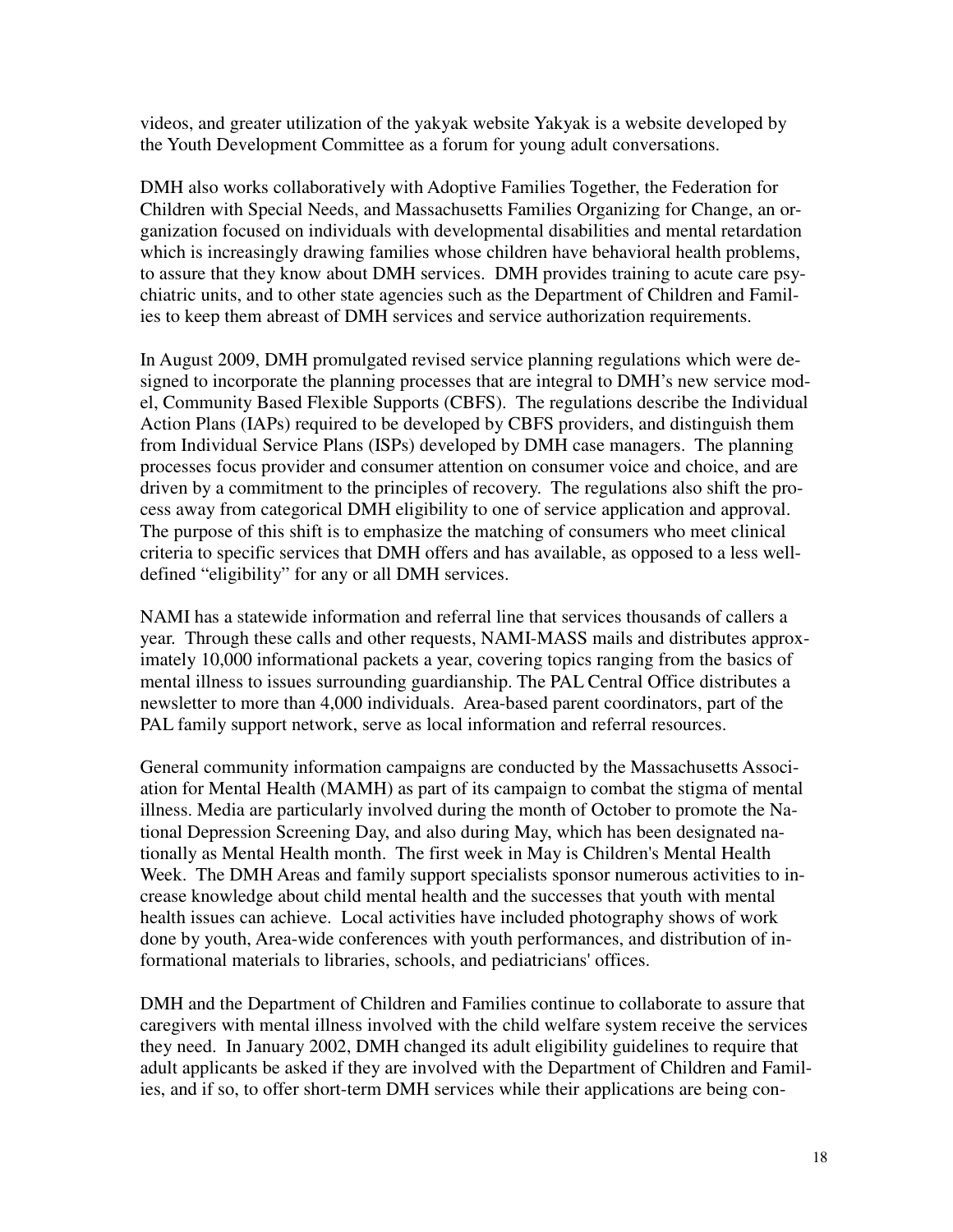sidered. The DMH Request for Services asks all adult applicants if they are parents, as any individual involved with the mental health system may need parenting support. The Areas report annually on service provision to this population. The impact of parental mental illness on child well-being is increasingly documented in research. There are parent support groups at Employment Options and Atlantic House clubhouses. DMH continues to participate on the Statewide Advisory Group for Parents with Mental Illness and their families created through the University of Massachusetts Medical School (UMMS). This group includes representatives from DMH, PAL, the University of Massachusetts Medical School (UMMS), Employment Options, the Cole Resource Center, Mental Health Legal Advisors Committee, Wayside and Rosie's Place. DMH makes a significant contribution to the research and intervention projects developed by the Parents' Project team at the UMMS Center for Mental Health Services Research. DMH administrators, staff, and clients are key stakeholders in identifying the team's agenda, implementing projects, and disseminating findings to the field, consumers and family members. A DMH staff member serves on the Steering Committee of the Family Options Project which is implementing and testing an innovative psychosocial rehabilitation intervention for parents with serious mental illness and their children. Researchers from the UMMS and Employment Options, Inc., a psychosocial rehabilitation clubhouse agency, are partnering to study both the process of implementing a family intervention and its outcomes.

## New Initiatives

DMH will monitor the impact of its new adult services CBFS procurement regarding access to services and the regulatory changes to the service authorization process for both adults and children. DMH will continue its current Family Supports for families of children and adolescents, and will gather feedback through PAL on the impact on families and family satisfaction with the new CBHI services that .were phased in over FY10 beginning July 1, 2009.

# V. Culturally Competent Outreach and Support

The Department is committed to culturally competent care. All services are made accessible to individuals and families as needed. If English proficiency is limited, then interpreter services are made available. Likewise, interpreters are made available for individuals who are deaf and hard of hearing. DMH attempts to insure that all written materials are available in the client's preferred language. Translations are done, as needed, for individuals for client-specific matters. The Office of Multicultural Affairs (OMCA) has the structural and functional responsibility and accountability for developing DMH's cultural and linguistic competence and all aspects of cultural competence in the mental health service delivery system for children and adults. Included in the OMCA activities is the coordination of a statewide interpreter and translation services. The Interpreter and Translation Services Program (ITSP) coordinates interpreter and translation services for all Areas, Sites, inpatient facilities, forensic functions, investigations, and human rights office activities. It also handles translations of DMH materials. The ITSP coordinates translation requests, processes payment vouchers, and monitor translation usage.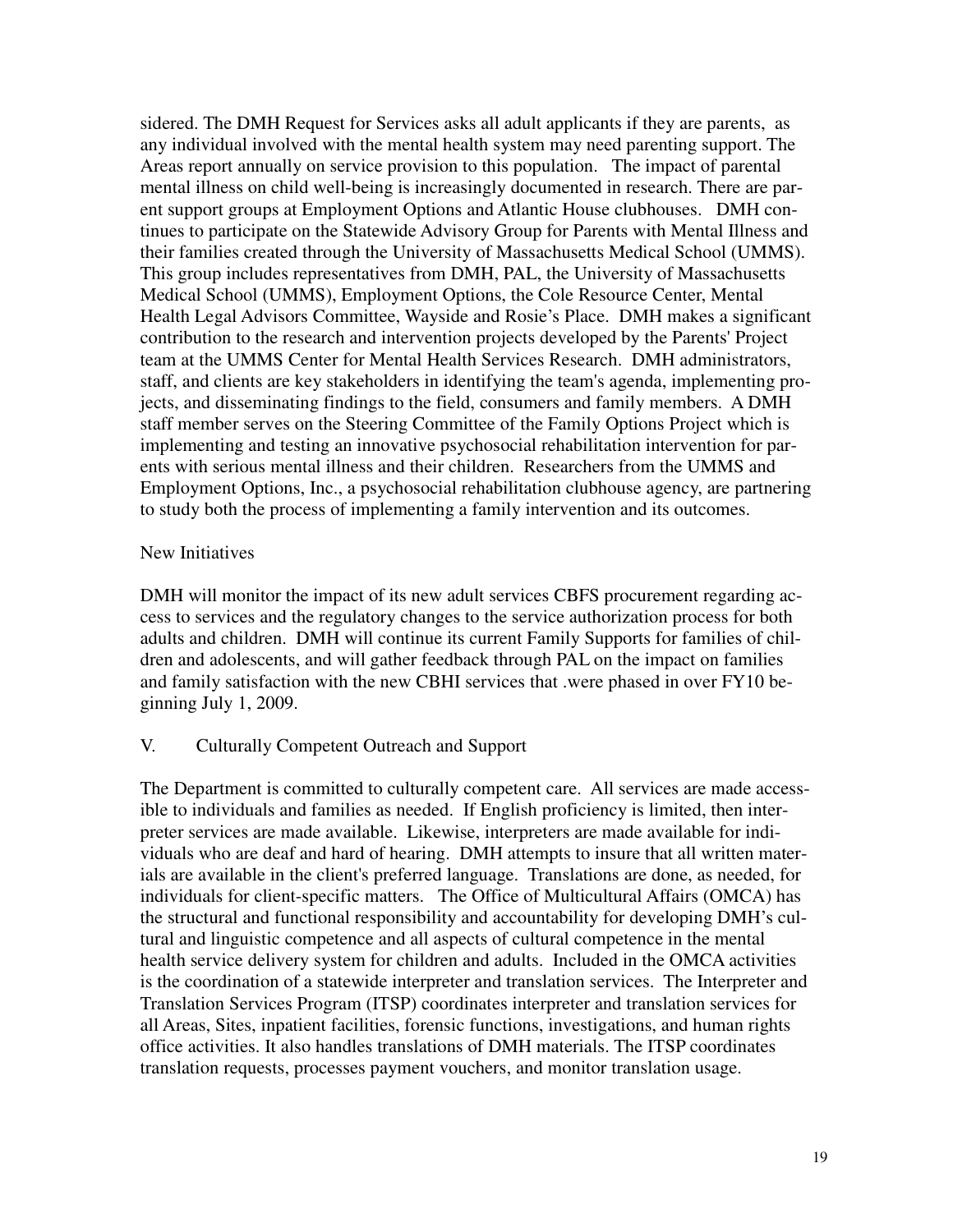DMH continues to develop its language assistance program based on census tracking, client language data tracking and points of contact between DMH Areas, Sites and DMH hospitals and the client population. The DMH Cultural & Linguistic Competence Action Plan "operationalizes" the DMH mission of culturally and linguistically competent care to ensure that the mental health system is attentive to the needs and effective care of culturally and linguistically diverse populations, including at-risk immigrants and refugees. The SFY11-12 DMH Cultural Competence Action Plan establishes goals, objectives and timelines for the integration of cultural and linguistic competence into Community Based Flexible Support Services and Children's Behavioral Health Initiative services. In addition, DMH developed a Language Access Plan which defines the actions DMH is taking to ensure meaningful access to DMH services, programs and activities on the part of persons who have limited English proficiency.

Each year, the University of Massachusetts (UMass) conducts an annual consumer and family member satisfaction survey on behalf of DMH. The survey measures consumer and family member satisfaction and outcomes in the following domains: general satisfaction, access, quality and appropriateness, participation in treatment planning, treatment outcomes, functioning, and social connectedness. The survey results are used for service planning and improvement activities, as well as federal reporting. A DMH advisory group works with UMass to make improvements to the survey each year. In 2008, the survey process was modified to improve the response rate and appropriateness of the survey for cultural and linguistic minorities. One improvement is the use of interpreters and translated surveys and materials for DMH clients with a preferred language other than English, including the use of ASL interpreters. The survey and related materials were translated into 10 languages in 2008. In addition, several questions were added to the survey regarding the availability of translated materials and interpreters in service delivery. The 2009 survey results were analyzed by race and ethnicity for the first time. UMass is currently conducting the 2011 survey.

Examples of accomplishments and activities of DMH under the leadership of OMCA include:

- OMCA published the 2011 Multicultural Populations Resource Directory, which is accessible on the DMH's internet and intranet sites.
- OMCA continues to assist in the translation of surveys to increase the participation of individuals participating in the annual consumer and family member satisfaction survey who do not speak English as their primary language. The introductory letters, each of the surveys, the first and second survey mailing cover letters, the postcard reminders, and the thank you letters were all translated into ten languages.
- As described above, DMH developed the Language Access Plan which defines the actions to be taken by the Department to ensure meaningful access to DMH services, programs and activities on the part of persons who have limited English proficiency. The Department will review and update this LAP on a biannual basis in order to ensure continued responsiveness to language assistance needs.
- OMCA partnered with the Harvard Program in Refugee Trauma and Department of Public Health's School Based Health Clinic to provide training on Healing the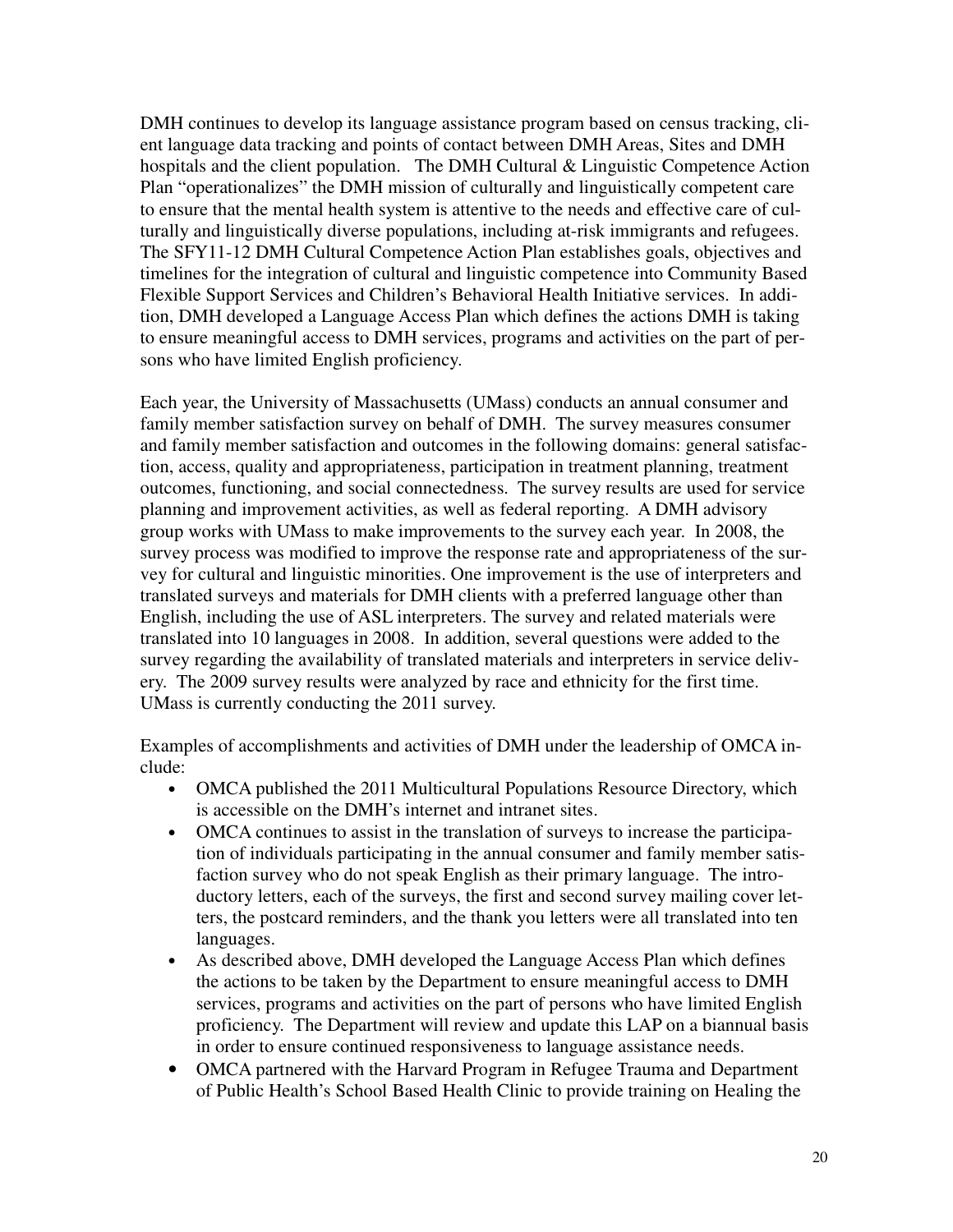Wounds of Mass Violence: Assessment and Treatment of Refugees and Torture Survivors.

- OMCA provided 32 consultations for DMH staff, providers, and other human services agencies on clinical assessment and treatment strategies for clients and their families to ensure that care is culturally appropriate and relevant.
- OMCA provided approximately 62 information and resource referrals to DMH staff, providers, individual and families.
- DMH and MassHealth asked the Center for Health Policy and Research (CHPR) at UMass Medical School for a study that explores the issues surrounding mental health recovery and peer support for Latino and deaf and hard of hearing populations. The objectives of the study were to answer the following questions for the specific cultural, linguistic and ethnic groups of focus for this project:
	- 1) How do people of these different cultural, linguistic, and ethnic groups understand the concepts related to mental health, mental illness, recovery, and peer support?
	- 2) Is peer support an acceptable approach for supporting individuals' recovery for these different cultural, linguistic, and ethnic groups?
	- 3) If peer support is an acceptable approach, what type of peer support is most meaningful for these populations?
	- 4) How can recovery-oriented and peer support services be made more accessible and culturally competent for these populations?
- OMCA continues to participate as a member of the Steering Committee of the Latino Child Traumatic Stress Outpatient Program of the Latin American Health Institute funded by National Child Traumatic Stress Network. The grantee is seeking a one year grant extension.
- OMCA and DMH Child and Adolescent Services continue to provide support to multicultural peer leaders, family partners and members of the multicultural community to facilitate their involvement in DMH and community advisory boards. This support includes but is not limited to review of the meeting agenda prior to the meeting, gathering of information in preparation for meetings and debriefing opportunities following meetings.
- The Department of Mental Health was one of six states to participate in the first National Policy Summit on the Elimination of Disparities in Mental Health Care. Massachusetts Executive Office of Health and Human Services intended to develop the Children's Behavioral Health Initiative (CBHI) Interagency Policy Agreement that supports the goal of eliminating disparities in mental health care. CBHI agencies include the Departments of Children and Families, Mental Health, Public Health, Youth Services and MassHealth, the state's Medicaid agency defined the common data collection elements for race, ethnicity and language across CBHI agencies. The childserving agencies are developing reports identifying whom they are serving based on race, ethnicity and language using the same point in time.
- DMH standardized the collection of clients' race, ethnicity, and preferred language information in the Mental Health Information System (MHIS). OMCA regularly collects population census data based in the DMH Areas, major cities, service enrollment, and prevalence rates of mental illness based on race and ethnicity.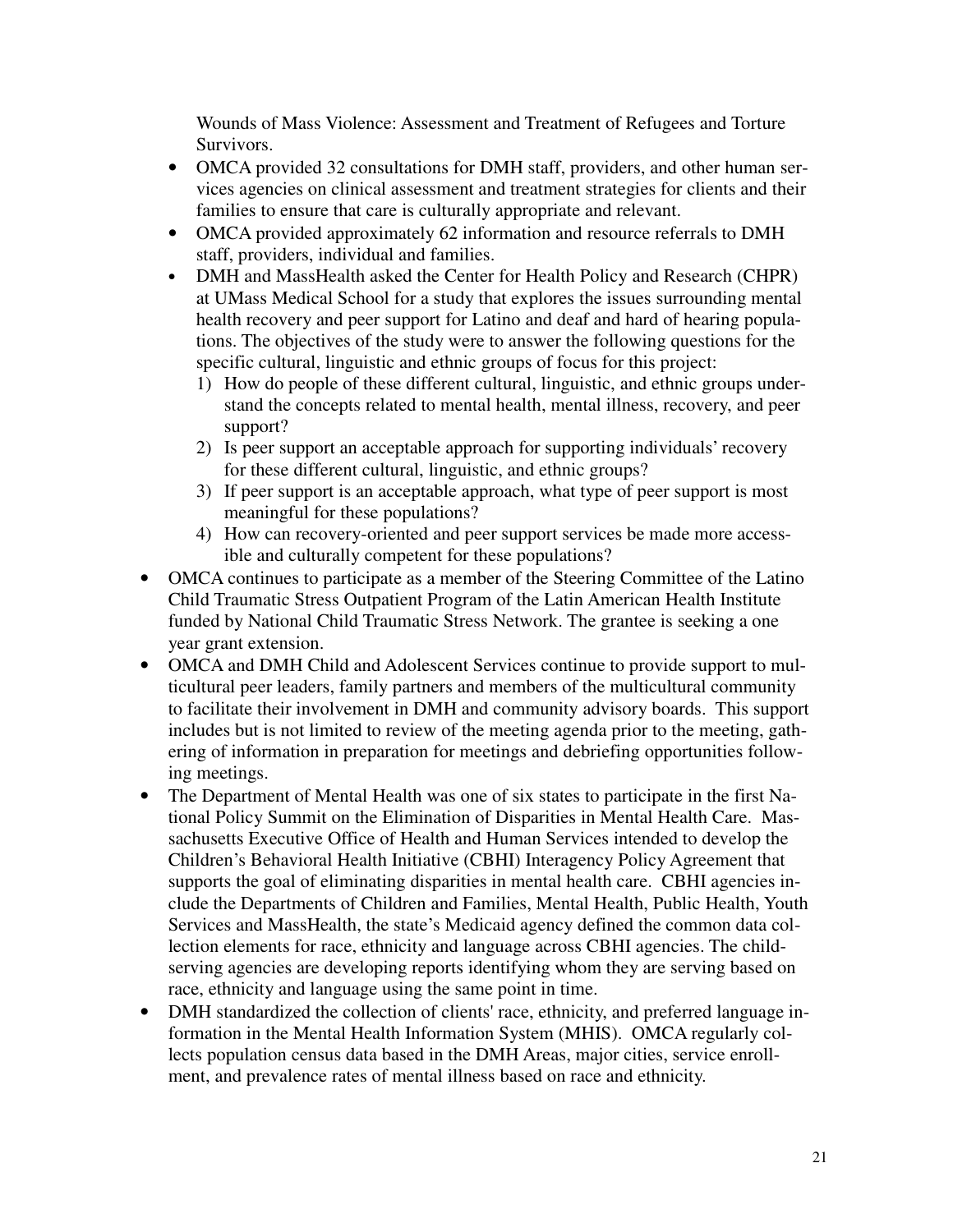- Multicultural and disparities research became an integral part of the research agenda of the two Centers of Excellence with dedicated resources. Both centers submitted research proposals focusing on racially and culturally diverse populations.
- The Director of OMCA was invited by Center for Mental Health Services to serve as a presenter and facilitator of the 2011 National Policy Summit to Address Behavioral Health Disparities with Health Care Reform.
- The Director of OMCA ended his term as a Council Member of the National Advisory Council, Substance Abuse and Mental Health Services Administration.

## New Initiatives

The Office of Multicultural Affairs will continue to be an active participant in the service procurement process as DMH services are put out to bid and will continue to be involved on the oversight activities for the CBHI. Making sure that there is equal access to service for all ethnic and racial population and that services are culturally appropriate are two benchmarks against which all recommendations and procurement materials will be measured. DMH will track data on health care disparities within the structure of its Quality Council and quality improvement activities. In addition, DMH will produce a workforce development plan that reflects the diversity of the state's population, with the aim of attracting qualified candidates, fostering staff retention and promoting public sector work.

## VI Interagency Collaboration

Major planning for child and adolescent service system development and integration is taking place as part of the Children's Behavioral Health Initiative (CBHI). The original CBHI Advisory Group was reorganized, but most of its members are now members of the Children's Behavioral Health Advisory Council mandated under legislation passed in 2008, chapter 321, An Act Improving and Expanding Behavioral Health Services for Children in the Commonwealth. The DMH Commissioner chairs the Council, on behalf of the Secretary of Health and Human Services, the Children's Behavioral Health Initiative's Advisory Council. The Council, made up of stakeholder groups identified in the law, meets monthly to monitor, plan and make recommendations on targeted activities. The Council's Subcommittees include Evidence Based Practices, Health Care Disparities, Workforce Development, Data/Trends/Outcomes, Insurance, Legislative, and Systems Integration. The Council continues to advise on implementation of the remedy for the Rosie D lawsuit and, in addition, has the responsibility to review the following: reports from the Secretary on the status of children awaiting clinically-appropriate behavioral health services; behavioral health indicator reports from Department of Early Education and Care; research reports from the Children's Behavioral Health Research Center to be established in accordance with this Act; and Legislative proposals and statutory and regulatory policies impacting children's behavioral health services. In addition, the Council is expected to prepare an annual report that includes legislative and regulatory recommendations related to: best practices for behavioral health care of children, including practices that promote wellness and the prevention of behavioral health problems and support development of evidence-based interventions with children and their parents; implementing interagency children's behavioral health initiatives that promote a comprehensive, co-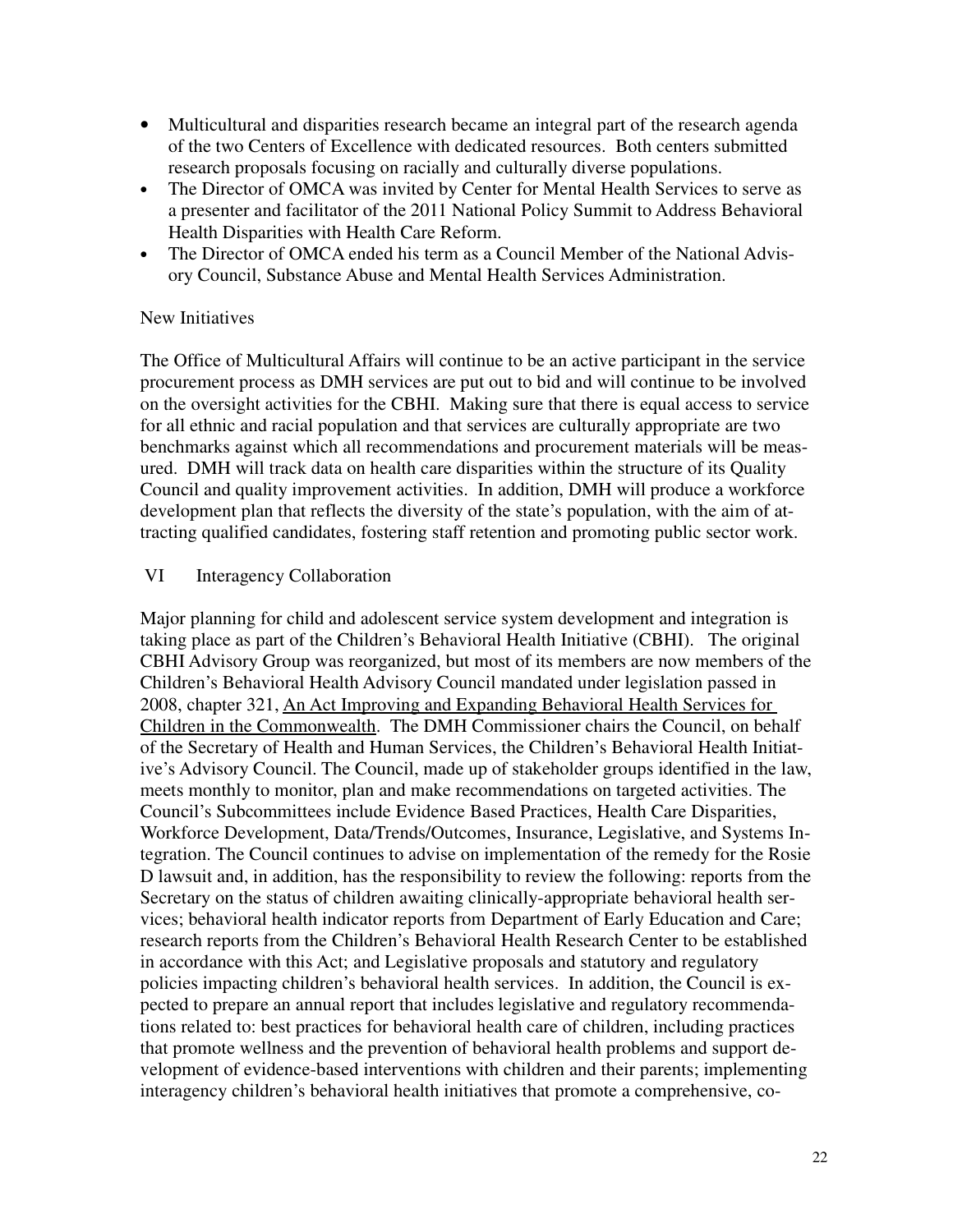ordinated, high-quality, safe, effective, timely, efficient, equitable, family centered, culturally competent, and a linguistically and clinically appropriate continuum of behavioral health services for children; the extent to which children with behavioral health needs are involved with the juvenile justice and child welfare systems; licensing standards relevant to the provision of behavioral health services for programs serving children (including those licensed by non-EOHHS entities); continuity of care for children across payers, including private insurance; and racial and ethnic disparities in the provision of behavioral health care to children.

The DMH Commissioner also chairs a bi-weekly CBHI Executive Team which includes the Commissioners of the state child serving agencies and their senior staff, the Medicaid Director and the head of the Office of Behavioral Health, two parents, and the Assistant Secretary for Children/Youth/Families at EOHHS. There are subcommittees on Transition Age Youth and Early Childhood.

DMH is also engaged in interagency activities with a specific focus. There are numerous activities to promote the mental health of young children. DMH has been an active participant in DPH's Project LAUNCH grant program funded by the Substance Abuse and Mental Health Services Administration for promoting the wellness of young children from birth to 8 years of age by addressing the physical, emotional, social, cognitive and behavioral aspects of their development. Massachusetts was one of 12 states awarded this grant for up to \$850,000 each year for 5 years.

 DMH is also actively engaged in the MYCHILD SAMHSA Children's System of Care grant which seeks to identify children through age 5 who have or are at high risk for SED, providing them with family-directed, individualized, coordinated and comprehensive services. Target areas include: 1.) Early identification and linkage to effective services and supports of children showing warning signs of SED and/or exposed to "toxic stress"; 2.) Culturally and linguistically competent support and linkage of children and families to accessible, affordable, coordinated services; 3.) Expansion of service capacity to provide community based mental health clinical and consultation services in children's natural environments; 4.) Cross-training of early childhood and family support workforces to recognize and respond to infant and early childhood mental health issues using evidence-based, developmentally-appropriate, relationship-based tools and practices; and 5.) Evaluation of outcomes for continuous improvement, and identification of the return on investment of early intervention and treatment.

In the fall of 2009, Governor Deval Patrick convened a group of over 300 human services stakeholders to explore how the public, private, and non-profit sectors can work together to create a more responsive, efficient, and innovative human service system in Massachusetts. One of the recommendations made by the group was to develop a single integrated service delivery plan for children and their families who are receiving services from multiple state agencies. The Commissioners of DMH and DCF lead this new EOHHS Integrated Case Management Initiative which includes the Departments of Mental Health, Children and Families, Public Health, Transitional Assistance, Developmental Services, the Commissions for the Blind and the Deaf and Hard of Hearing, the Office of Refugees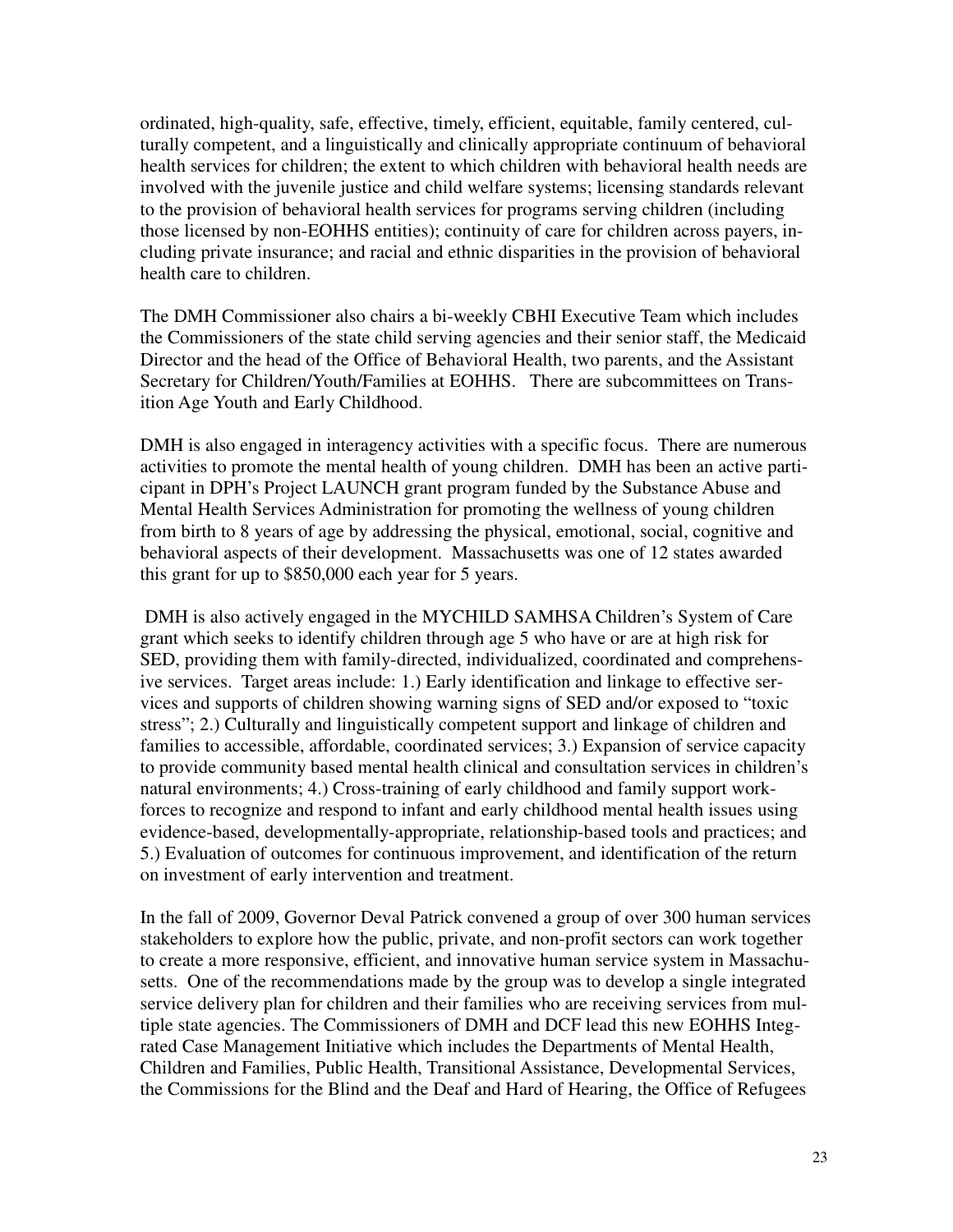and Immigrants, the Mass Rehabilitation Commission, and the Departments of Early Education and Care and Elementary and Secondary Education. The group's primary goal was to develop a protocol for a single integrated service delivery plan for children and their families who receive services from multiple state agencies. Recommendations were submitted to the Secretary of Health and Human Services in December 2010.

An EOHHS meeting of the newly formed Children, Youth and Families Advisory Council was recently convened to identify critical issues for system and services reform. To date, the following categories have been identified for discussion: collaboration between human services and education; integration, coordination and collaboration; data sharing; family engagement; family support; prevention; and disparities.

DEEC, which licenses all childcare programs in the state, and MassHealth have jointly funded clinical positions, based in community clinics selected by childcare programs, to provide consultation, training and triage for children with behavioral problems. Many of these children exhibit symptoms of Post Traumatic Stress Disorder or other early traumas. DEEC also funds clinical consultation to day care programs, inviting DMH to participate in its provider selection process.

DMH remains actively engaged with the CMHS Systems of Care grant to Central Massachusetts Communities of Care (CMCC) to serve Worcester County, excluding the city of Worcester, which focuses on youth with SED at risk of involvement with the juvenile justice system. Primary measures of success for that program are reduction in the use of DYS detention and Child in Need of Services (CHINS) filings. As a complimentary activity to CMCC, the Department of Elementary and Secondary Education is also paying for the introduction of school-based Positive Behavioral Interventions and Support (PBIS) into selected schools within the CMCC service area. EOHHS is the grantee, with DMH providing administrative oversight.

CMCC has partnered with DMH and CBHI in the submission of a Center for Mental Health Services (CMHS) planning grant application to increase the engagement of young adults (16-21) in the newly created CSA system for children and families 0-21. In collaboration with PAL's Youth Move, the Transformation Center, Consumer Quality Initiatives, Inc., and both the child and adult human service agencies, a planning process is being proposed that will be lead by young adults and informed by wrap around practices that have been successful for young adults in Oregon.

DMH and the Department of Children and Families have collaborated to change daily practice in both agencies to better address the needs of service provision for parents with mental illness and improve outcomes for children. DMH changed its practice to offer short-term services to adult applicants who were DCF involved, cross-training has been provided so that workers in each system better understand the resources and also the regulatory environment in which each works, and DMH consults to DCF regarding service planning for children with mental health problems and for those whose parents have mental illness. The DMH Child Medical Director meets monthly with the DCF Psychiatrist and the DCF Clinical Specialists to discuss trends, issues, and complex situations related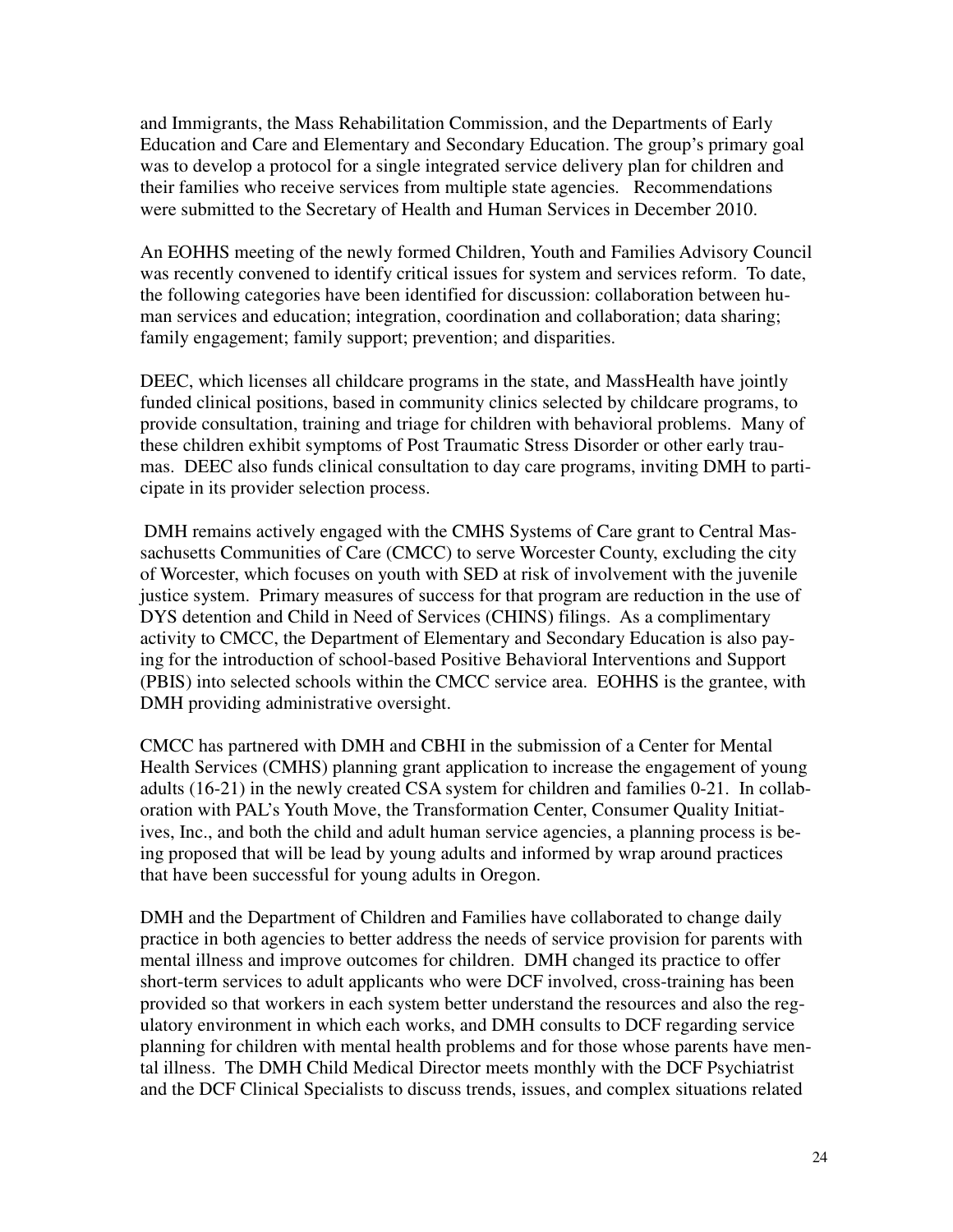to client/family needs. DMH continues to assess how its services can be improved for those children who have a parent or primary caregiver living with mental illness and collaborate with DCF to improve identification and supports for parents with mental illness. Towards this end, the Department of Children and Families will be partnering with the Department of Mental Health, Mass Health Division of Behavioral Health and the Department of Transition Assistance at an interagency forum to develop more effective collaborative responses to the needs of parent and caregivers with mental health and co-occurring conditions and their children.

A major focus of activity between DMH and DCF is the ongoing collaboration related to the upcoming joint procurement of all residential services for clients/families served by each agency. A Project Manager has been jointly hired by the agencies to facilitate the planning activities leading up to the RFR issuance. Teams of DMH and DCF staff work collaboratively on development and design tasks. DMH is also represented on DCF's Statewide Advisory Council. In addition, DMH collaborates with the Transition Age Youth Coordinator for DCF on matters pertaining to young adults 16-25. Lastly, DMH is a funding partner with DCF and DESE on the Special Schools Initiative, a multi-year project focused on improving capacity in nine local schools to identify strategies to deal with school climate as it relates to students with behavioral health issues. DMH is a member of the Schools Task Force chaired by DCF as the lead funder.

 In regard to education, DMH is a co-funder and Steering Committee member of an EOH-HS pilot project involving state agencies and 13 school districts and Educational Collaboratives to improve linkages between schools and mental health and social services in communities. DMH and members of PAL, the parent organization, are members of the Statewide Advisory Committee on Special Education. DMH also works closely with advocacy organizations such as Massachusetts Advocates for Children and the Federation for Children with Special Needs to promote understanding of the mental health system and help insure trainings and materials are helpful to parents and to providers working with children with mental health problems.

DMH is also a member of the Task Force on Behavioral Health and the Public Schools established by Chapter 321, the Children's Mental Health Law. Since its inception in 2008, the task force has focused on building a framework to increase the capacity of schools to collaborate with behavioral health providers as well as provide supportive school environments that improve educational outcomes for children with behavioral health needs. During 2009, the Task Force drafted a pilot framework on behavioral health and public schools, which will be revised and finalized in 2010 based on the results of the pilot process. The framework reflects the intent of Chapter 321 and the Task Force to enhance school success for all students by creating a statewide infrastructure to improve behavioral health in public schools. The Task Force designed the organizational structure of the framework to encourage schools to tailor local solutions to address the needs of their communities. In addition to the framework, the Task Force created an assessment tool to measure, first on a pilot basis, schools' capacities in these areas. Work conducted by the pilot sites provided the Task Force with useful information regarding efforts undertaken by a diverse group of schools to address students' behavioral health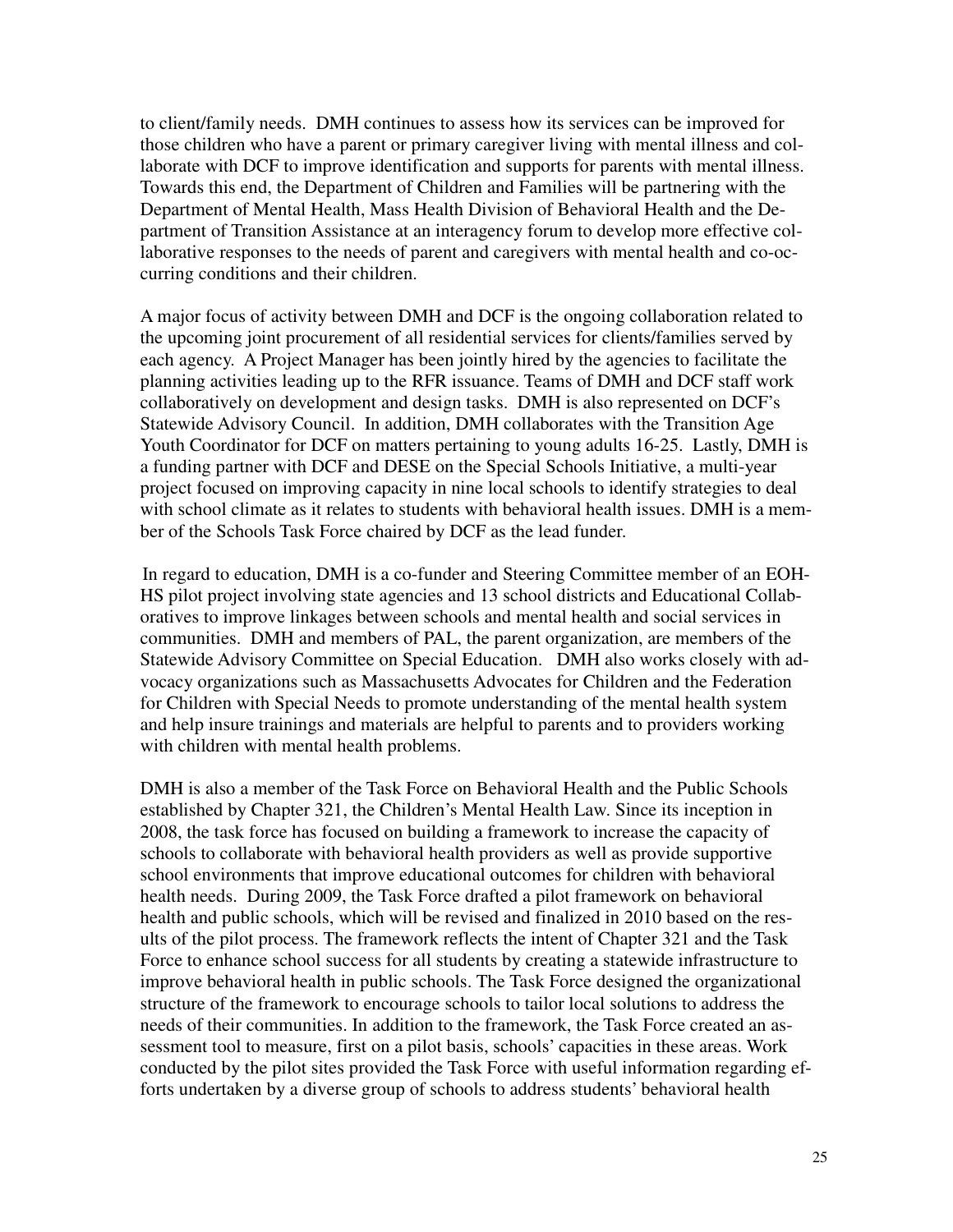needs. A key newly developed Framework is focused on family engagement, now recognized by schools as fundamental to its ability to be successful with youth who have behavioral health challenges.

DMH also collaborates with DESE on a number of initiatives and task forces, including:

- o DMH representation on the Special Education Advisory Council whose purpose is to review and make recommendations pertaining to Special Education's State Performance Plan and Annual Performance Report. Some of the Indicators reviewed were Parent Involvement; Graduation/Drop-Out; Suspension/Expulsion; Preschool Outcomes; Disproportionality; Early Childhood Transition; Secondary Transition Planning and Post-School Outcomes;
- o DMH representation on the McKinney Vento Homeless Assistance Act Steering Committee, which reviews the allocation of federal funds and makes recommendations for Homeless Liaisons and programming allocated throughout Massachusetts school systems as well as reviews reports on numbers of Homeless in Mass preschool, elementary and high schools;
- o DMH representation on the Massachusetts Family Literacy Consortium, which oversees Literacy grants and initiatives;
- o DESE representation on the Transition Age Youth Policy Academy for the development of federal grants for the 16-25 year old population;
- o DMH representation on the 0-3 Early Childhood Task Force to review models and programs for early childhood population;
- o DMH representation on the Safe and Supportive Learning Environment Advisory Council;
- o DMH participation on the Bullying Prevention Advisory Council to DESE in the design of expectations related to the recently passed Bullying Prevention legislation;
- o DMH as the convener of a School Based Collaborative in its Metro Boston Area, attended by senior representatives from the Boston Public Schools and community based mental health agencies which contract with DMH to provide consultation, training, and specialized interventions to students in over 100 schools within the greater Boston area; and
- o DESE as a signer of the six-agency Charter committed to the prevention of restraint and seclusion of youth in all residential treatment environments and in the public schools. The State Director of Special Education is a member of the R/S Prevention Interagency Executive Team which is co-chaired by DMH and DCF.

To increase access and the quality of substance abuse and co-occurring services, DMH has been an active member of an Interagency Work Group (IWG) established by the Department of Public Health in 2001 that meets monthly. Membership includes the Departments of Children and Families, Youth Services, Developmental Services and Transitional Assistance, MBHP, the Juvenile Court and the Parent Professional Advocacy League (PAL) and selected substance abuse providers, as well as DMH. The IWG goals are to build common understanding and vision across state systems; design and implement a community centered system of comprehensive care for youth with behavioral health disorders that incorporates evidence based practice; coordinate service delivery across sys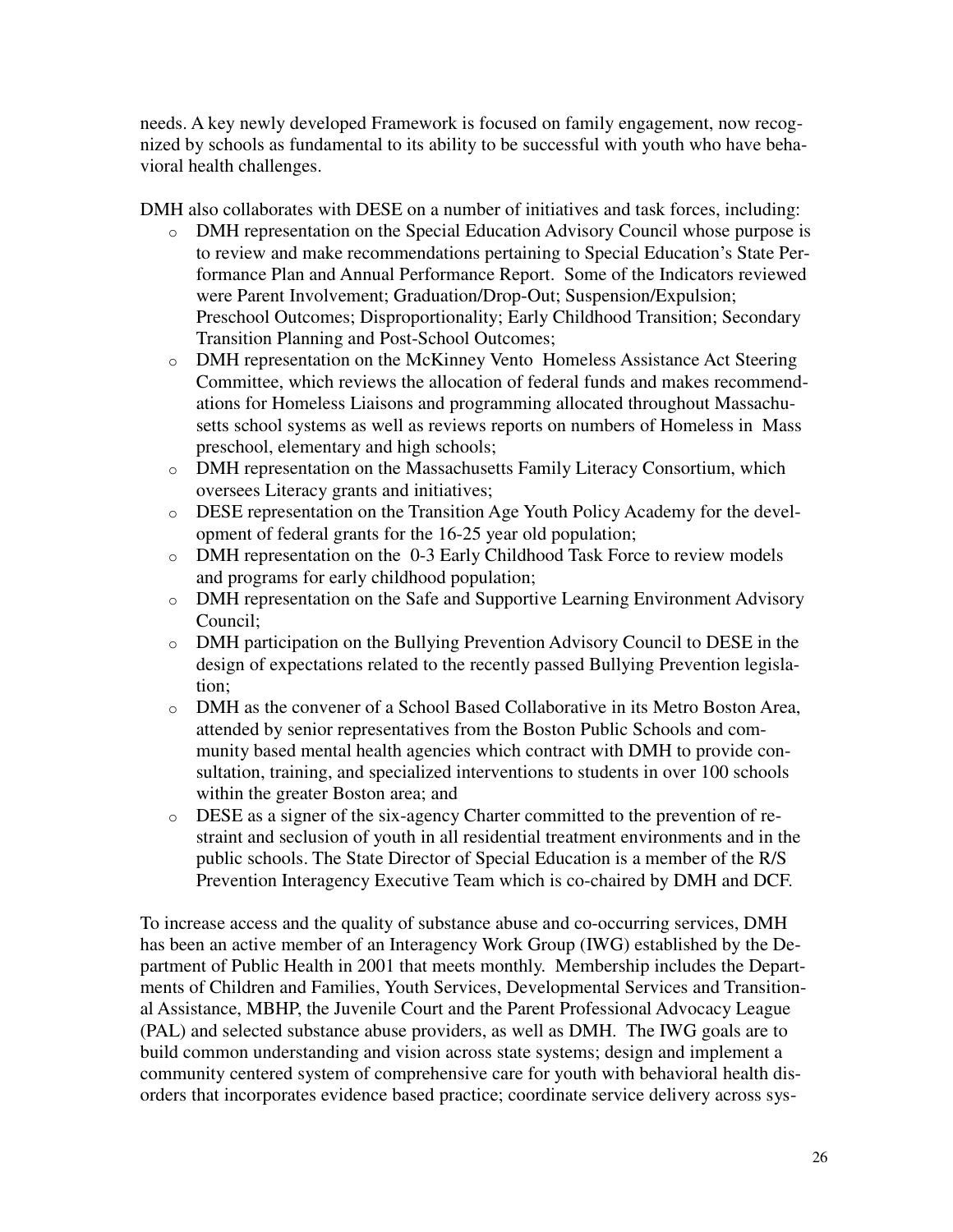tems; simplify administrative processes; and develop purchasing strategies that maximize federal and state dollars. The goal continues to be to resolve those issues inherent in mental health and substance abusing clients who are serviced in both systems and to identify the emerging needs and resources necessary for a successful course of treatment. IWG has developed a strategic plan with input from all agencies; improved its continuum of substance abuse services from outpatient to residential; encouraged continued support from the interagency community ensuring the referral of appropriate youth for services; reviewed the data and outcomes from residential and stabilization services developed by BSAS and identified additional needs, resources and collaborative projects. This past year, DMH participated in an interagency focus group discussion to help inform the SAMHSA TA grant on young adults in DPH's Bureau of Substance Abuse Services.

The Massachusetts Commission on Gay, Lesbian, Bisexual and Transgender Youth is mandated each year to issue policy and program recommendations to the executive branch and state agencies that provide services to GLBT (Gay, Lesbian, Bisexual and Transgendered) youth as well as to the state legislature to advocate for adequate funding and services for GLBT youth. The commission also issues an annual report that evaluates how well government programs and the private sector is addressing the challenges faced by GLBT youth in the state. The Commission has asked DMH to assess whether its services are meeting the needs of its GLBTQ youth in its Annual Recommendations for FY2011. In response to this request, DMH is engaging in a collaborative training effort with DPH. DMH and DPH sponsored an all-day training for DMH staff and providers on May 31, 2011 focused on "Supporting GLBTQ Youth, Young Adults & Their Families." In continued collaboration, DMH and DPH will be offering this training in each of the DMH areas so area/local staff and providers can attend. DMH is also represented on DPH's Adolescent Health Council which has developed a report of Adolescent Risk Behaviors including Suicide.

As a majority of children in the state have some of their mental health treatment covered by private insurance, this population must be considered as well when talking about an integrated system providing comprehensive services. Massachusetts passed mental health parity legislation in 2000 mandating coverage for both acute and intermediate care and created an ombudsman resource at DPH to oversee managed care implementation. In 2008, the law was amended to broaden its scope to include substance abuse disorders, post-traumatic stress disorders, eating disorders and autism for both adults and children. In 2009, DMH, the Division of Insurance, and DPH issued guidance clarifying what is covered under intermediate care. As the state achieves full implementation of the Rosie D court order, one of the challenges is to create a provider network that serves both the publicly and privately insured and ensures continuity of care as children move on and off of Mass Health.

DMH also continues to work in collaboration with the Department of Public Health and other EOHHS agencies to include individuals/families who have special health needs in regional disaster planning initiatives. DMH participated with the Massachusetts Association of Older Americans, Executive Office of Elder Affairs, the Massachusetts Aging and Mental Health Coalition in producing the second edition of "Eliminating Barriers to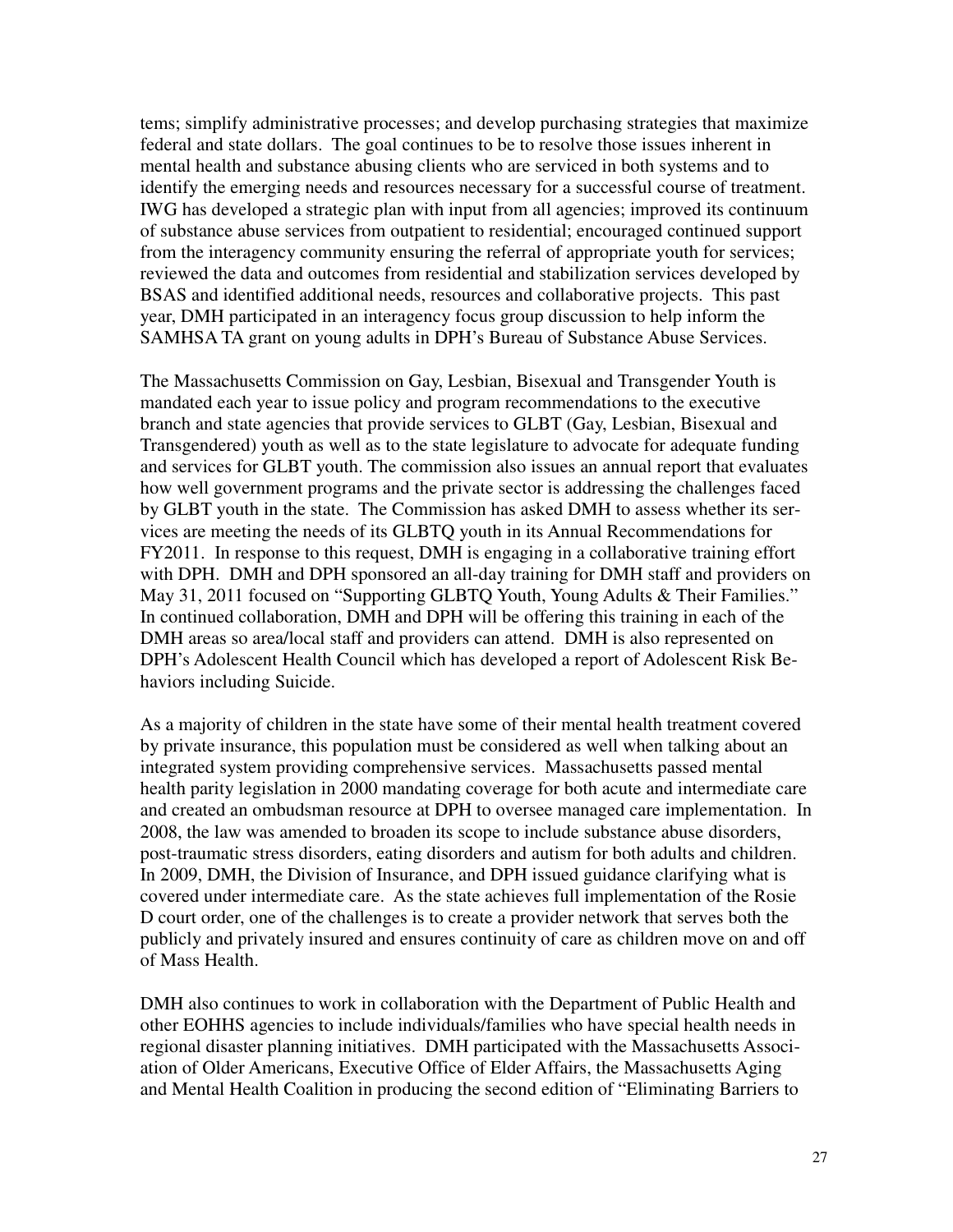Mental Health Treatment: A Guide for Massachusetts Elders, Families, and Caregivers", a resource in great demand within the state and which federal officials are recommending as a national model.

DMH continues to partner with Mass Health on a number of initiatives. DMH, MassHealth and DCF are partnering in the standardized design and development of a Family Partner workforce which will assure continuity of care for families across levels of care and across public payors. DMH and Mass Health jointly review the activity of the Medicaid Managed Care Entities(MCE's) related to Emergency Services Programs which are jointly funded by Mass Health and DMH. DMH is also represented on the Family Advisory Council of the Massachusetts Behavioral Health Program (MBHP). In addition, the DMH Child Medical Director and the Mass Health Office of Clinical Affairs Medical Director co-chair an ongoing Committee related to psychotropic medication use among children with the goal of developing an algorithm for best practices.

DMH also partners with the Department of Youth Services (DYS) the Office of the Commissioner of Probation and the Juvenile Court Clinics to address issues of joint concern. The DYS Commissioner is a member of the Children's Behavioral Health Initiative Executive Team which is chaired by Commissioner of Mental Health and which meets biweekly with the goal of integrated planning across child serving agencies for youth and families with mental health challenges. The Commissioner of Probation meets regularly with the Commissioner of Mental Health and senior management staff related to the interface/accessibility of the CBHI services with youth on probation. Lastly, DMH and DYS senior clinicians participated in a training fellowship at Georgetown University focused on racial/ethnic disparities for youth who are involved with both child welfare and juvenile justice. DMH and DYS are developing consistent care coordination practices that ensure integration and coordination of service delivery for youth served by both DMH and DYS.

## New Initiatives

As DMH proceeds with its procurements in FY11, it will continue to solicit input from the other state agencies with which DMH regularly interacts, including the child-serving agencies and Elder Affairs. Family support will continue to be a critical agenda item. The Family Partner and Parent Support Provider training and certification process being developed by DMH and PAL will have the capacity to be tailored to address the needs of CBHI in general and agency-specific needs.

To further advance the CBHI vision and evolution of the system, EOHHS, DMH and DCF began a process in FY10 to jointly procure residential services. Although over the last decade these agencies have systematically procured residential services with a System of Care lens, they have done so separately. The current goal is to achieve better and more sustainable positive outcomes for children and families through joint reprocurement of these services. The Agencies are interested in 1) procuring program models that provide trauma-sensitive environments and are focused on strengthening connections to family and community; 2) embedding evidence-based clinical practices in those programs that are responsive to the complex social, emotional, educational and psychological needs